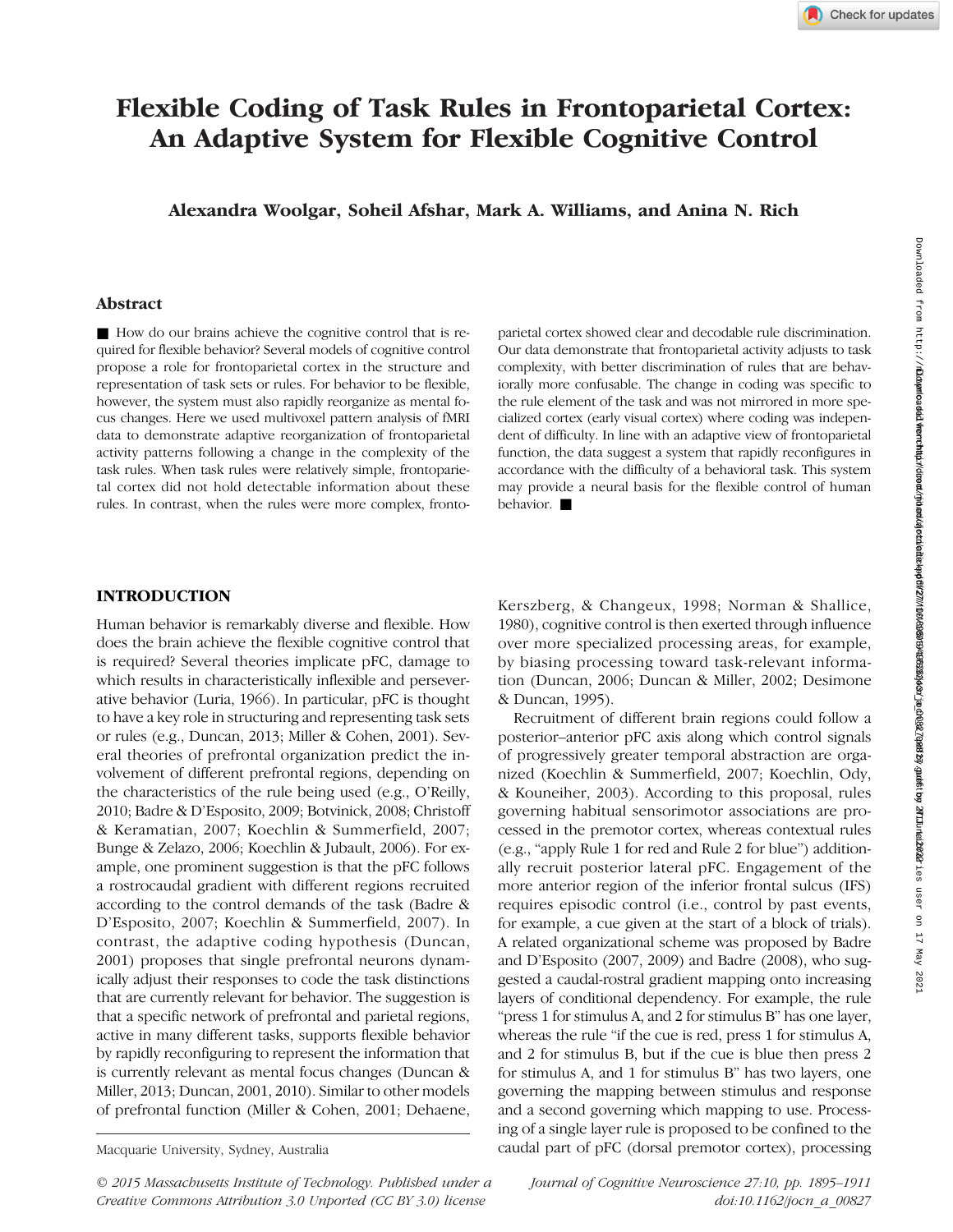of two layers additionally recruits anterior dorsal premotor cortex and so on, with additional layers recruiting progressively more rostral regions.

These theories account for our ability to flexibly solve a wide range of different tasks by positing the involvement of different brain regions in different tasks, while the response of each brain region is specialized for a particular information type. In contrast, the adaptive coding hypothesis (Duncan, 2001) suggests that individual neurons, capable of supporting behavior in a wide range of different tasks, adjust their response according to task demands. Brain regions showing adaptive coding would therefore be expected to be involved in a wide range of tasks, to code a wide range of task features as necessary for behavior, and to adjust their coding profiles according to the demands of the current task (Duncan, 2010).

Adaptive coding can be seen in the firing rates of single units recorded in nonhuman primates. The activity of single cells in lateral frontal cortex can discriminate a wide range of task features including task rules, cues, stimuli, responses, rewards, and combinations of these features (for a review, see Duncan, 2001). Moreover, the activity profile of many of these cells adjusts to make different task-relevant distinctions during single trials as attentional focus is established (Kadohisa et al., 2013), as dictated by the current phase of the task (Stokes et al., 2013; Sigala, Kusunoki, Nimmo-Smith, Gaffan, & Duncan, 2008; Rao, Rainer, & Miller, 1997) and after retraining (Cromer, Roy, & Miller, 2010; Freedman, Riesenhuber, Poggio, & Miller, 2001). A similar generality of response is seen for certain cells in lateral parietal cortex, which discriminate a range of task features including aspects of cues, stimuli, rules, and responses (e.g., Ibos, Duhamel, & Ben Hamed, 2013; Gail & Andersen, 2006; Stoet & Snyder, 2004; Andersen, Essick, & Siegel, 1985) and adjust their responses after retraining (Freedman & Assad, 2006).

In the human brain, candidate regions for adaptive coding are a set of regions in frontal and parietal cortices that are active for a wide range of task demands (Duncan, 2001, 2006). These encompass the IFS, anterior insula/ frontal operculum (AI/FO), dorsal anterior cingulate/ pre-supplementary motor area (ACC/pre-SMA), and intraparietal sulcus (IPS). In functional imaging, a characteristic pattern of activity in these regions is found for a range of different cognitive demands, including response conflict, task switching, perceptual difficulty, working memory, episodic memory, and semantic memory (e.g., Niendam et al., 2012; Stiers, Mennes, & Sunaert, 2010; Dosenbach et al., 2006; Naghavi & Nyberg, 2005; Owen, McMillan, Laird, & Bullmore, 2005; Nyberg et al., 2003; Duncan & Owen, 2000). The same result is seen across tasks at the level of single subjects (Fedorenko, Duncan, & Kanwisher, 2013). Evidence from neuropsychology suggests that these regions may be critical for fluid intelligence, the aspect of general intelligence that predicts performance on a wide range of tasks, with the extent of behavioral deficit linearly predicted by the extent to which these regions are damaged (Woolgar et al., 2010) and compensatory activity seen throughout the system after frontal lobe damage (Woolgar, Bor, & Duncan, 2013).

Given the generality of their response, we refer to these regions as "multiple-demand" or MD regions (Duncan, 2006, 2010). They have elsewhere been referred to as the "cognitive control network" (Cole & Schneider, 2007), "task positive" network (Fox et al., 2005), "task activation ensemble" (Seeley et al., 2007), or "frontoparietal control system" (Vincent, Kahn, Snyder, Raichle, & Buckner, 2008). They are suggested to form a possible neural basis for a "global workspace" (Dehaene & Changeux, 2011; Dehaene & Naccache, 2001) and are widely implicated in neural models of executive function and cognitive control (e.g., Cole & Schneider, 2007; Corbetta & Shulman, 2002; Miller & Cohen, 2001).

The adaptive coding hypothesis predicts that the MD regions dynamically adjust the information they discriminate when task demands change. Information coding has traditionally been difficult to examine in humans, but multivoxel pattern analysis (MVPA) of fMRI data presents an opportunity to test this prediction. MVPA tests for consistency in the fine-grained patterns of BOLD response: Information coding is inferred where patterns can consistently discriminate between different task events (Haynes & Rees, 2005). In line with an adaptive view of MD function, multivoxel patterns of activity in these regions discriminate a range of task-relevant information including stimuli, task rules, and participant responses (e.g., Harel, Kravitz, & Baker, 2014; Woolgar, Thompson, Bor, & Duncan, 2011; Stiers et al., 2010; Bode & Haynes, 2009; Li, Ostwald, Giese, & Kourtzi, 2007).

In addition to coding a range of qualitatively different task features, regions showing adaptive coding should adjust the strength of coding of single task features as task demands change (Woolgar, Hampshire, Thompson, & Duncan, 2011). Moreover, this adjustment should be in a direction that is adaptive for behavior. This presents a counterintuitive prediction: that information that is more difficult to discriminate on a behavioral level will be better distinguished at the level of multivoxel codes. Consistent with this, we recently demonstrated that MD regions code visual stimuli more strongly under conditions of high, compared to low, perceptual difficulty (Woolgar, Williams, & Rich, 2015; Woolgar, Hampshire, et al., 2011), suggesting that MD representation of perceptual information adapts to cope with increased perceptual difficulty.

Beyond perceptual characteristics, a mechanism for cognitive control requires representation of task rule information, governing the appropriate behavioral response for different stimuli. The MD regions are already strongly implicated in the representation of task rules in a variety of experimental contexts (Waskom, Kumaran, Gordon, Rissman, & Wagner, 2014; Soon, Namburi, & Chee, 2013; Zhang, Kriegeskorte, Carlin, & Rowe, 2013; Momennejad, 2012; Reverberi, Gorgen, & Haynes, 2012a, 2012b; Cole,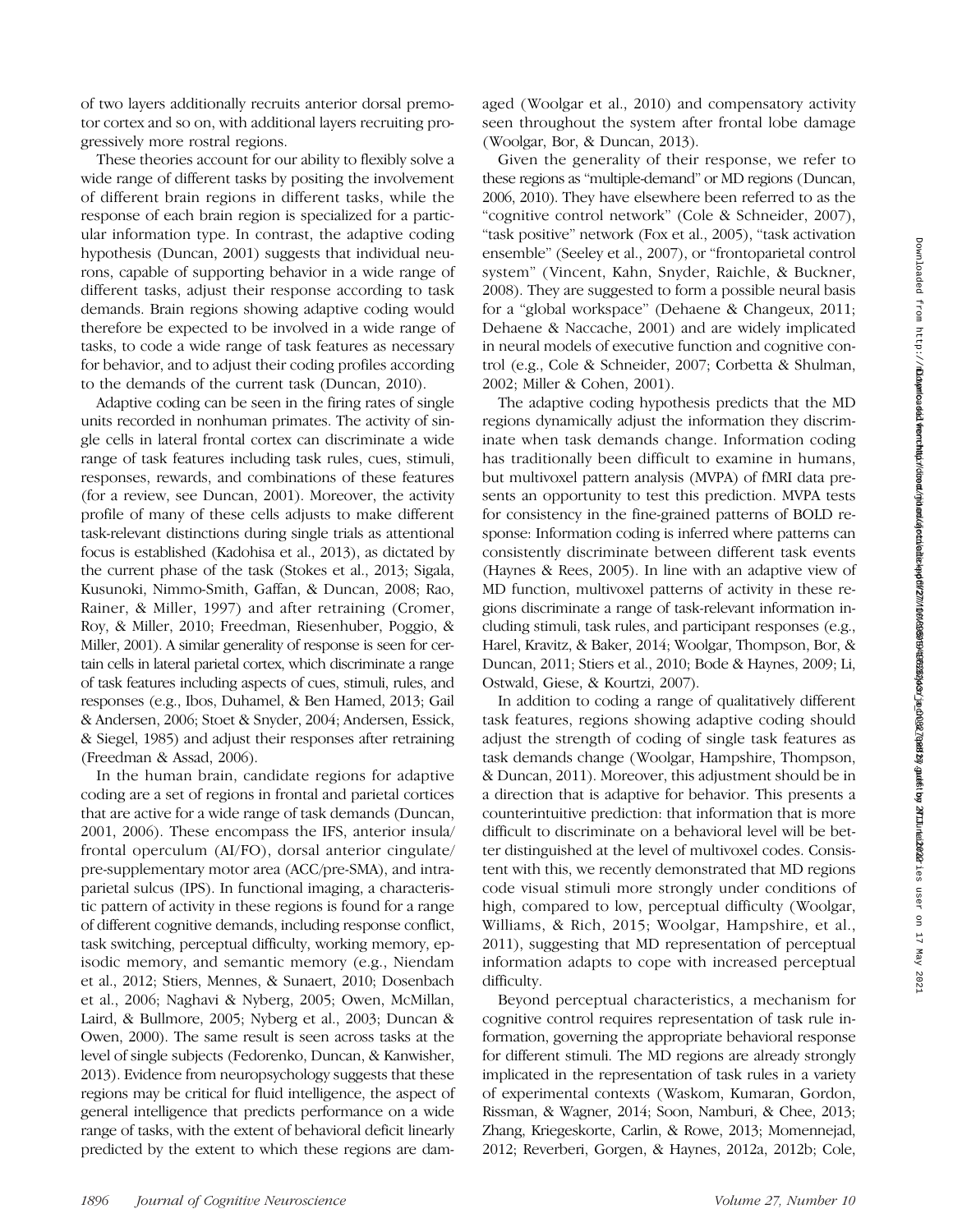Etzel, Zacks, Schneider, & Braver, 2011; Woolgar, Hampshire, et al., 2011; Woolgar, Thompson, et al., 2011; Bode & Haynes, 2009; Haynes et al., 2007), including, for example, rules pertaining to perceptual and conceptual aspects of visual stimuli (Harel et al., 2014). However, to our knowledge, the question of whether MD rule representation is adaptive, namely, stronger when the rule aspect of the task is more challenging, has not been examined.

In the current study, we focused on the predictions of the adaptive coding hypothesis. We asked whether MD regions would change their coding of task rules when rule complexity changed. To address this, we compared multivoxel discrimination of two relatively simple stimulus– response mapping rules previously found to be coded in these regions (Woolgar, Thompson, et al., 2011) with discrimination of two new stimulus–response mapping rules that were more complex and highly confusable (Figure 1). Each rule defined the mapping between four stimulus positions and four button press responses, and on each trial the current rule to use was cued by the background color of the screen.

The adaptive coding hypothesis (Duncan, 2001) predicts stronger coding of the more challenging rules relative to the simple ones as the system responds to the change in difficulty of the task by augmenting the representation of the most challenging task feature.

At the opposite extreme, hierarchical organization accounts predict that, because our rules depend on processing information immediately available when the stimulus is presented (Koechlin & Summerfield, 2007) and consist of only two layers (Badre & D'Esposito, 2007), processing should be confined to the anterior dorsal premotor cortex and not recruit, for example, the IFS MD region. However, given previous observations of activation for (Crittenden & Duncan, 2014) and discrimination of (Woolgar, Hampshire, et al., 2011; Woolgar, Thompson, et al., 2011) rules of this type throughout the MD system, such an outcome seems unlikely.

It is also possible that the MD system always codes rules equally, regardless of complexity. This might be predicted given a specific role for the MD regions in maintaining task rules (Miller & Cohen, 2001), commensurate with previous empirical studies that found the representation of rules in frontoparietal cortex to be stronger than representation of other task features (e.g., Riggall & Postle, 2012; Woolgar, Thompson, et al., 2011; Sigala et al., 2008). Because even our "easy" rules were cognitively challenging and have previously been found to be represented in the MD system (Woolgar, Thompson, et al., 2011), with the strength of representation robust to changes in perceptual difficulty (Woolgar, Hampshire, et al., 2011), it was possible that both these and the new set of hard rules would be represented equally. Furthermore, because our easy and hard rules do not differ on the number of layers of conditional dependency (Badre & D'Esposito, 2009) nor require integration of information over different timescales (Koechlin & Summerfield,



Figure 1. Participants learned four stimulus–response mappings governing which of four response keys they should press for each of the four possible stimulus positions. Rules 1 and 2 were simple ("easy", A), whereas Rules 3 and 4 were more complex ("hard", B). The easy rules comprised one consistent position–response transformations and were internally symmetrical, whereas the hard two rules comprised four unique position–response transformations and no internal symmetry. The background color of the screen indicated which rule to use on each trial (red: Rule 1, blue: Rule 2, green: Rule 3, purple: Rule 4). (C) Illustration of three trials at the start of a block of easy rules. The correct responses would be buttons 2, 2, and 3.

2007), the accounts of Badre and D'Esposito (2009) and Koechlin and Summerfield (2007) would not predict differential coding of the hard and easy rules.

Finally, if rule decoding depends on the similarity of stimulus–response transformations within each rule, we might see more coding of the easy relative to the hard rules. For example, Rules 1 and 2 can be thought of as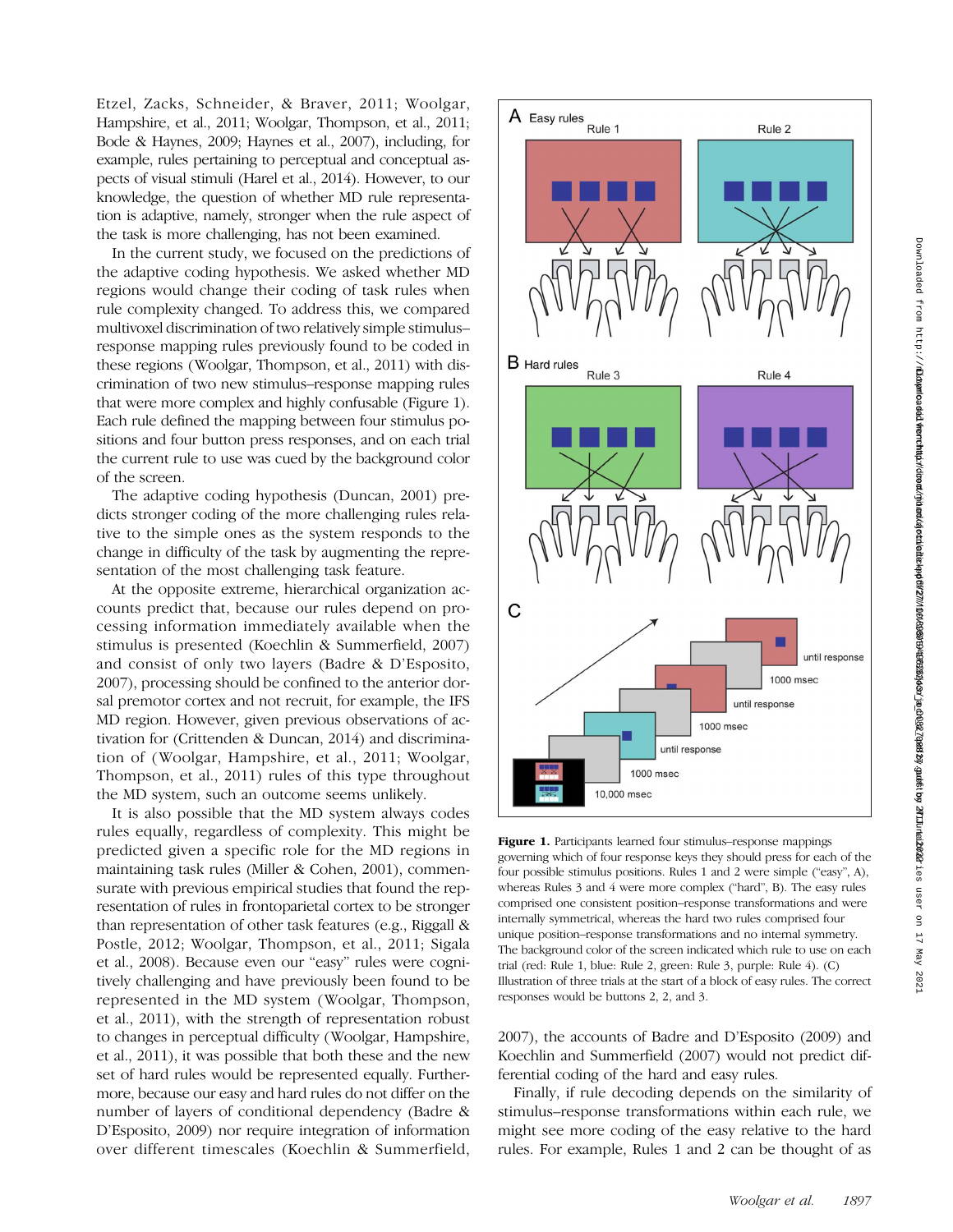containing only one stimulus–response transformation operation each (Duncan, 1977; Rule 1: alternate finger within hemisphere, Rule 2: reflection across the midline; Figure 1), whereas Rules 3 and 4 both require the use of four distinct stimulus–response transformations (mirror across the midline, direct mapping, alternate finger of alternate hand, and alternate finger within hemisphere). Because our rule decoding analysis identifies commonalities in multivoxel patterns for one rule as opposed to another, representation of the rules at this level should drive better classification for the easy rules where the transformations are more similar within rule and more distinct between rules.

To preempt our results, the data revealed greater MD discrimination of the two complex rules relative to the simpler rules. That is, multivoxel discrimination in the MD system was greater for rules that behaviorally were more difficult to distinguish. In contrast, visual cortex encoded the two (visually cued) rules equally. The results suggest an adaptive frontoparietal system that reconfigures in response to changing task difficulty, providing a possible mechanism for cognitive control of flexible behavior.

# METHODS

#### **Participants**

Twenty-two participants  $(14 \text{ women}, \text{mean age} =$ 24.9 years,  $SD = 4.51$ ) took part in this study. All participants were right-handed and had normal or corrected-tonormal vision. For multivariate analyses, three participants were rejected because of poor behavioral performance (see Behavioral Thresholding section) leaving 19 participants (12 women, mean age = 23.9 years,  $SD = 4.25$ ). All participants gave written informed consent and were reimbursed for their time. The study was approved by the Macquarie University Human Research Ethics Committee.

# Task Design

Participants were scanned while completing a visual stimulus–response task that we used previously to separate multivoxel coding of visual stimuli, task rules, and button-press responses (Woolgar, Hampshire, et al., 2011; Woolgar, Thompson, et al., 2011). On each trial, the stimulus was a blue square measuring  $2^{\circ} \times 2^{\circ}$  presented on a projector and viewed through a head-coil-mounted mirror in the scanner. It could appear in one of four positions, arranged in a horizontal row in the center of the screen, and separated by 3° middle to middle. Participants responded by pressing one of four response keys using the index and middle fingers from each hand. Participants learnt four incompatible stimulus–response mappings ("rules") between the four stimulus positions and the four response keys (Figure 1). Two of the rules were relatively

simple ("easy"), whereas the other two rules were more complex ("hard"). The easy rules each comprised one "consistent" position–response transformation (Rule 1: alternate finger within hemisphere, Rule 2: reflection across the midline; Duncan, 1977, 1978), and were internally symmetrical. The two hard rules were "inconsistent" (Duncan, 1977), each comprising four different position–response transformations (mirror across the midline, direct mapping, alternate finger of alternate hand, and alternate finger within hemisphere) with no internal symmetry, and were mirror images of one another. On each trial, the current rule to use was indicated by the background color of the screen (red: Rule 1, blue: Rule 2, green: Rule 3, purple: Rule 4; color rule mappings fixed across participants). Colors were presented at 50% saturation and 70% brightness. The colors for the two easy rules and the two hard rules were each separated by 180° of hue.

# **Training**

Participants learned and practiced each rule outside the scanner. Training order was counterbalanced over participants so that half the participants learned the hard rules first whereas the other half learned the easy rules first, and within this, the order in which the two easy and two hard rules were learned was also counterbalanced across participants. For participants that learned the easy rules first, they first learned (12 trials) and practiced (12 trials) one of the easy rules and then learned (12 trials) and practiced (12 trials) the other easy rule. During the 12 learning trials, participants were shown each stimulus together with a graphical depiction of the correct button to press. For this, trial order was fixed such that the blue square appeared in each of the horizontal positions in sequence from left to right, repeated three times. During the 12 practice trials, the stimuli were presented in random order, and the correct button to press was not shown. Participants then practiced a mixed block (36 trials) in which the four stimulus positions and two easy rules were presented in random order, with the background color on each trial indicating the rule to be applied. The same procedure was then used for the hard rules. Participants were instructed to respond as quickly as possible without making any mistakes. During practice, participants were given feedback on each trial ("CORRECT," for 500 msec; or "INCORRECT! The correct answer was  $x$ " where  $x$  indicates the number of the correct response button, for 1500 msec). If the participant's response was incorrect, they were shown the stimulus from the previous trial again, together with a graphical depiction of correct button to press, and were required to press the correct response key. At the end of each block, the participant's accuracy and mean RT were displayed for 4 sec. If participants scored below 60% (chance  $= 25\%$ ) on any rule in any practice block, they were required to repeat that block until their performance reached 60%. The same training scheme was used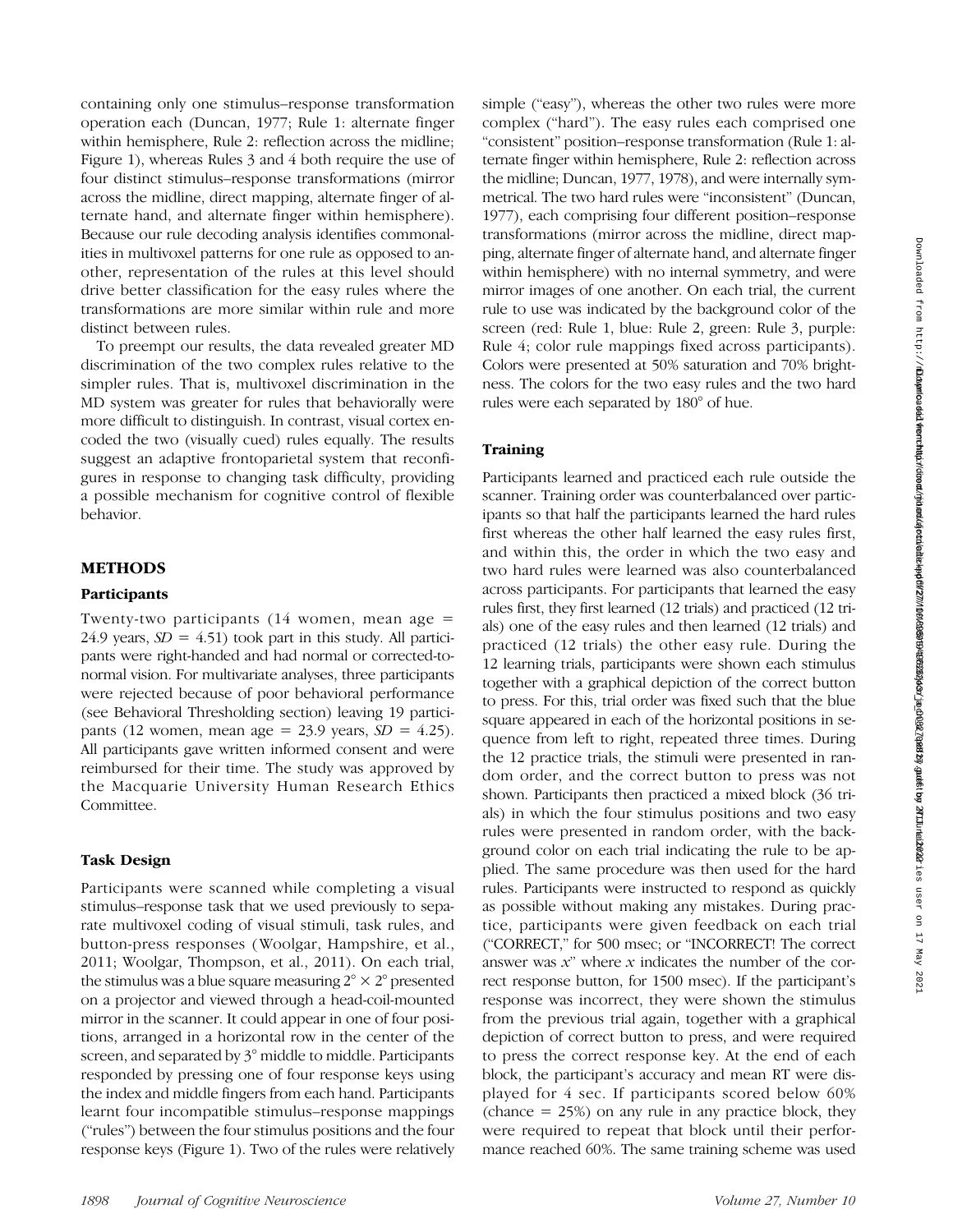for participants that learned the hard rules first. Training took approximately 20 min.

## Acquisition

fMRI scans were acquired using a Siemens (Erlangen, Germany) 3-T Verio scanner with 32-channel head coil, at the Macquarie Medical Imaging facility in Macquarie University Hospital, Sydney, Australia. We used a sequential descending T2\*-weighted EPI acquisition sequence with the following parameters: repetition time  $= 2000$  msec; echo time  $= 30$  msec; 34 oblique axial slices of 3.0 mm slice thickness with  $0.7$  mm interslice gap; in-plane resolution  $=$  $3.0 \times 3.0$  mm; field of view = 210 mm; flip angle = 78°. We also acquired T1-weighted MPRAGE structural images for all participants (resolution  $1.0 \times 1.0 \times 1.0$  mm).

Stimuli were presented using Matlab with Psychophysics Toolbox-3 (Brainard, 1997) and were back-projected onto a screen viewed through a head-coil mounted mirror in the scanner. Participants performed alternating 2-min blocks of hard and easy rules, separated by 22 sec. Participants performed two EPI acquisition runs each consisting of eight blocks of trials and lasting 19 min 12 sec.

Block order was counterbalanced within participants across runs, and run order was counterbalanced between participants. At the start of each block, a graphical depiction of the two rules to be used in the current block was displayed for 10 sec, after which the screen returned to gray for 1000 msec before the first stimulus was displayed (Figure 1C). Within each block, the eight stimuli (4 positions \* 2 background colors) were presented in random order. Stimuli remained visible for 4000 msec or until the participant responded. There was an intertrial interval of 1000 msec between response and display of the next stimulus, during which time the screen was gray. Block length was fixed at 2 min, in which time participants completed a varying number of trials (mean  $\pm$  SD total number of trials over experiment,  $857.18 \pm 89.74$ ). At the end of each block, participants were shown a blank screen for 1000 msec, the message "End of Block" for 1000 msec, followed by a 500-msec blank screen after which feedback (% correct and average RT) was displayed for 4000 msec. After this, there was a further 5000 msec break in which the screen was blank before the next block began.

#### Analysis

Univariate and multivariate analyses techniques were used to examine complementary aspects of the data. Univariate analyses examined overall differences in BOLD response in hard and easy blocks. MVPA was used to examine whether multivoxel patterns of activation could reliably discriminate task rules, stimulus positions, and responses in the hard and easy conditions separately. Of central interest was whether MD coding of rule was stronger in the hard condition than in the easy condition,

as predicted by the adaptive coding hypothesis (Duncan, 2001). Analyses therefore focused on prefrontal and parietal MD ROIs with an additional ROI in the visual cortex included for comparison. Exploratory whole brain (univariate) or searchlight (multivariate) analyses were also included to check the specificity of the ROI effects.

#### Preprocessing

Preprocessing was carried out using SPM5 (Wellcome Department of Imaging Neuroscience, London, UK; www.fil.ion.ucl.ac.uk). EPI images were spatially realigned to the first image and slice-time-corrected with the first slice as the reference. The structural image was coregistered to the mean EPI image and normalized (simultaneous gray/white matter segment and normalize) to derive normalization parameters for each participant. For multivariate analyses, the EPI images were additionally smoothed with a 4-mm FWHM Gaussian kernel. For univariate analyses, the EPIs were warped into template space using the derived normalization parameters and smoothed with an 8-mm kernel. The time course of each voxel was high-pass filtered with a cut off of 128 sec.

# ROIs

MD ROIs were defined as described previously (Woolgar et al., 2015; Woolgar, Hampshire, et al., 2011; Woolgar, Thompson, et al., 2011; Cusack, Mitchell, & Duncan, 2010) using data from a review of activity associated with diverse cognitive demands (Duncan & Owen, 2000). There were seven MD ROIs (see Figure 3): left and right IFS (center of mass,  $+/-38$ , 26, 24; volume, 17 cm<sup>3</sup>), left and right AI/FO  $(+/-35, 19, 3; 3 \text{ cm}^3)$ , left and right IPS  $(+/-35, -58, 41; 7 \text{ cm}^3)$ , and bilateral ACC/pre-SMA  $(0, 23, 39; 21 \text{ cm}^3)$ . Left and right visual cortex ROIs, Brodmann's area (BA) 17/18 (−13, −81, 3; 16, −79, 3; 54 cm<sup>3</sup>) were defined from the Brodmann's template of MRIcro (Rorden & Brett, 2000). Coordinates are given in MNI152 space (McConnell Brain Imaging Centre, Montreal Neurological Institute, Montreal, QC, Canada).

# Behavioral Thresholding

For our main neural analyses we excluded any block of trials where participants scored below  $70\%$  correct.<sup>1</sup> This only occurred on hard blocks. To balance the number of blocks contributing to easy and hard rule discrimination, we also rejected the corresponding easy block (e.g., if a participant scored <70% on the third hard block, both the third hard and the third easy block were omitted from analysis). Three participants were excluded entirely as they had <2 hard blocks remaining at this threshold. Neural analyses were based on an average of  $5.95$  (SD = 2.22) easy and 5.95  $(SD = 2.22)$  hard blocks per participant.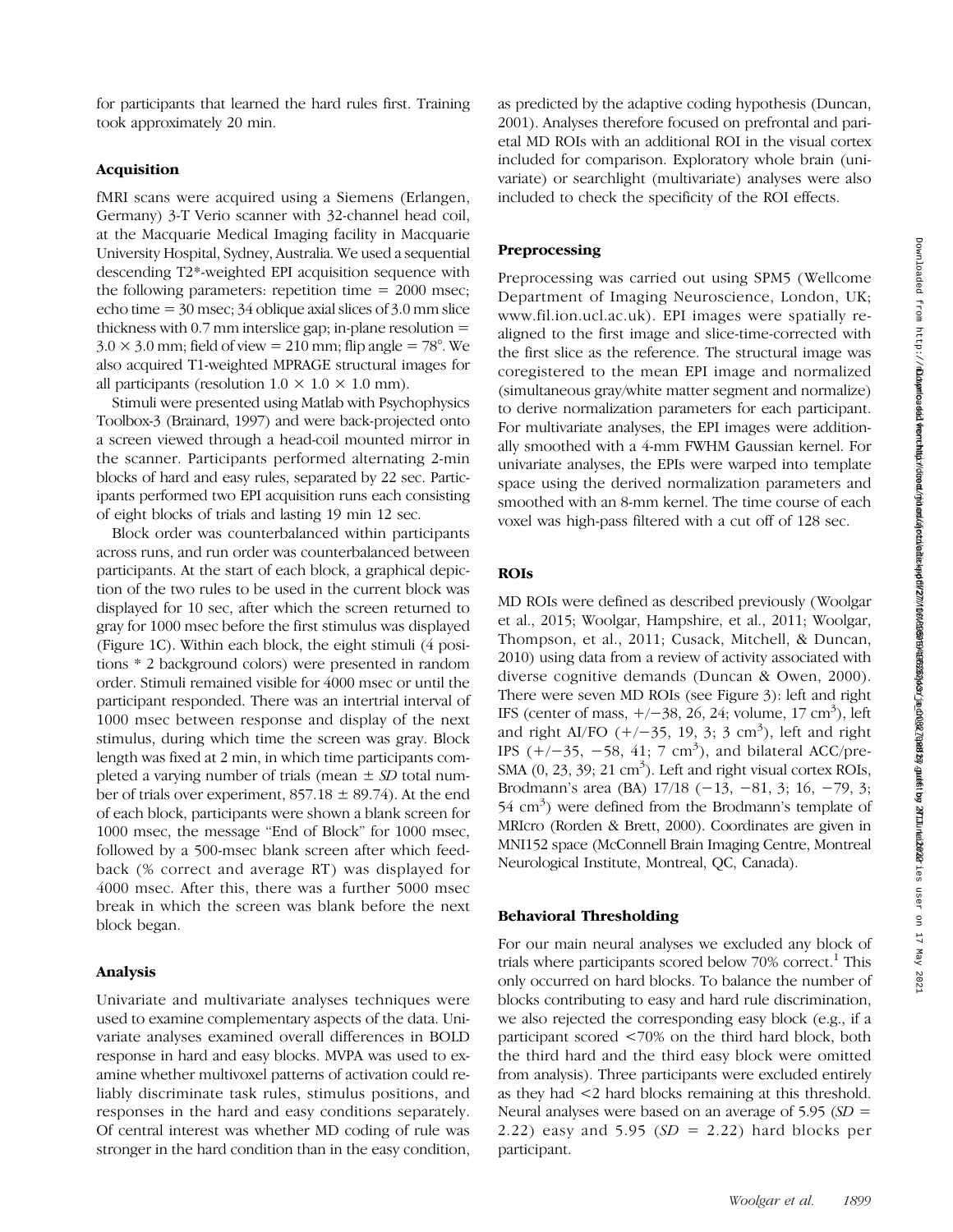# Univariate Analysis

Conventional univariate analyses examined overall differences in BOLD response in blocks of hard and easy rules. The multiple regression approach of SPM5 was used to estimate beta values pertaining to easy and hard blocks. Blocks were modeled using 120-sec box car functions convolved with the canonical hemodynamic response function of SPM5. This yielded beta estimates of the hard and easy conditions at every voxel for each participant separately. Beta estimates were then averaged across voxels in each ROI using the MarsBaR toolbox for SPM5 (Brett, Anton, Valabregue, & Poline, 2002) and entered into a repeated-measures ANOVA with factors Difficulty (easy, hard) and Region (ACC/pre-SMA, IPS, IFS, AI/FO, data collapsed over hemisphere where appropriate). To check for hemispheric differences, we also carried out an ANOVA with factors Hemisphere (left, right), Difficulty (easy, hard) and Region (IPS, IFS, AI/FO; ACC/pre-SMA data omitted as ROI is bilateral). Finally, to check the spatial specificity of the difficulty effect (see Univariate results), we repeated this analysis using a mass-univariate whole-brain approach. For this, beta estimates for the hard and easy conditions for each participant were entered into a second level random effects paired  $t$  test with the contrast hard minus easy. The resulting t image was thresholded at  $p < .05$  with false discovery rate (FDR) correction for multiple comparisons and an extent threshold of 20 voxels.

#### Multivoxel Pattern Analyses

MVPA was used to discriminate patterns of activation pertaining to different rules, stimulus positions, and button press responses on correct trials in the hard and easy blocks separately. For analysis of position and response, we compared the two inner with the two outer positions (which have equal contributions from each of the four responses and each of the two rules), and the two inner with the two outer responses (which have equal contributions from each of the four stimulus positions, each of the two hands, and each of the two rules), as in our previous work (Woolgar, Hampshire, et al., 2011; Woolgar, Thompson, et al., 2011).

First, the standard multiple regression approach of SPM5 was used to estimate beta values pertaining to the two rules, inner and outer positions and inner and outer responses, in each of the 16 blocks separately. This model was chosen to give optimal estimation of BOLD response associated with each rule independent from that associated with different positions and responses and to allow for separate analysis of rule, position, and response coding. To account for trial by trial differences in RT (Todd, Nystrom, & Cohen, 2013), trials were modeled as epochs lasting from stimulus onset until response (Woolgar, Golland, & Bode, 2014; Grinband, Wager, Lindquist, Ferrera, & Hirsch, 2008; Henson, 2007), as

in our previous work (Woolgar et al., 2015; Woolgar, Hampshire, et al., 2011; Woolgar, Thompson, et al., 2011). Each trial contributed to the estimation of three beta values (one of the two rules, inner or outer stimulus position, and inner or outer response). Only correct trials were included.

Next, multivoxel pattern analyses were performed using the Decoding Toolbox (Hebart, Görgen, & Haynes, 2015), which wraps the LIBSVM library (Chang & Lin, 2011). For each participant, the nine ROIs (7 MDs plus left and right BA 17/18) were deformed to native space by applying the inverse of each participant's normalization parameters. This allowed us to perform pattern classification analysis on an ROI basis using the native space data for each participant. For each participant, classification of rule, position, and response was performed in each of the easy and hard conditions separately. To illustrate, the analysis of rule coding in the easy condition proceeded as follows. For a given ROI, the pattern of beta values across the relevant voxels was extracted from each of the 16 relevant beta images (2 rules  $\times$  8 easy blocks) yielding 16 multivoxel vectors. All the voxels in each ROI contributed to each vector, without feature selection. A linear support vector machine (LibSVMC, cost parameter  $C = 1$ ) was trained to discriminate between the vectors pertaining to Rule 1 and those pertaining to Rule 2. Data were split into training and testing chunks using odd and even blocks: The classifier was trained using the data from the first, third, fifth, and seventh easy block and was subsequently tested on its accuracy at classifying the unseen data from the second, fourth, sixth, and eighth easy block. This process was then repeated using the even blocks as training blocks and the odd blocks as testing blocks so that all blocks contributed equally to training and testing, and the two classification accuracies were then averaged to give a single accuracy score for that participant. For participants with less than the full set of 8 easy and 8 hard blocks, the available blocks were split according to their sequence. This whole procedure was repeated for each feature (rule, position, response) at each level of difficulty (easy, hard) separately.

Multivoxel coding of each task feature was compared between easy and hard conditions using ANOVA. Each task feature (rule, position, response) was considered separately. First, the classification accuracy for a given task feature, for each condition, participant, and MD ROI, was entered into a repeated-measures ANOVA with factors Difficulty (easy, hard) and Region (ACC/pre-SMA, IFS, AI/FO, and IPS, data collapsed across hemisphere where appropriate), with post hoc paired  $t$  tests used as appropriate to examine the effect of difficulty in each region separately. Greenhouse–Geisser correction for nonsphericity was used as needed. Second, because a significant difference in coding between conditions would only be interpretable if coding was also significantly above chance (50%) in at least one of the conditions, coding was compared to chance in each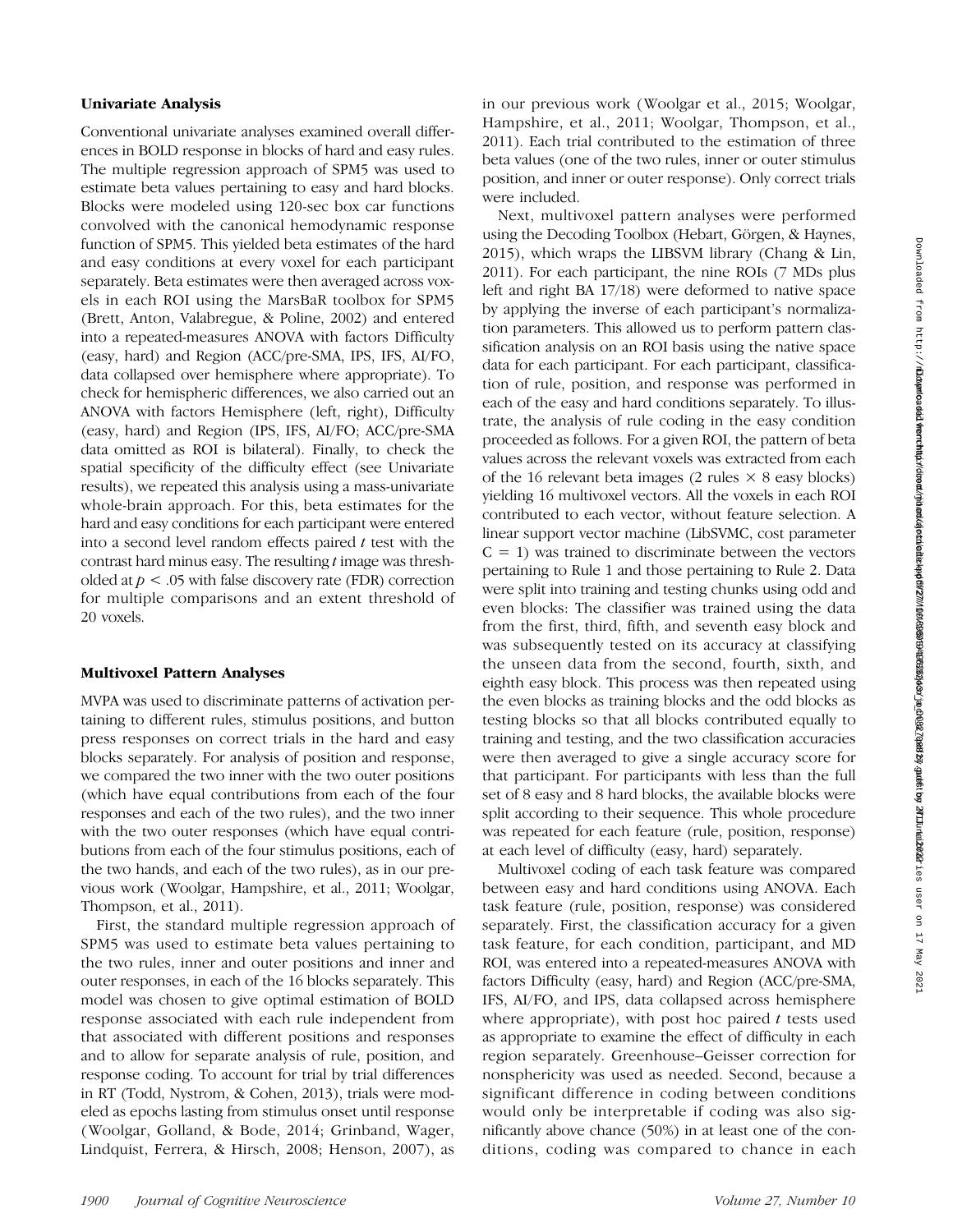condition separately using planned one-sample t tests. To check for any hemisphere effects, we performed an additional ANOVA with factors Difficulty (easy, hard), hemisphere (left, right) and Region (IPS, IFS, AI/FO; ACC/ pre-SMA data omitted as ROI is bilateral). One-tailed significance tests were used where appropriate for inference: Comparison of rule coding in hard and easy conditions in the MD system was one-tailed because the direction of the effect was prespecified, and comparison of classification accuracy to chance was one-tailed because below chance classification is functionally equivalent to no effect. Visual ROIs were analyzed separately, using ANOVA and t tests to perform the analogous comparisons. Effect sizes are reported using partial eta squared,  $\eta_{\text{p}}^2$  (Keppel, 1991) for ANOVA, and Cohen's  $d_z$  (Cohen, 2013) for t tests.

To check for additional regions showing multivoxel coding of rule information, we also performed the rule decoding analysis across the whole brain using a roaming searchlight (Kriegeskorte, Goebel, & Bandettini, 2006). For each participant and condition separately, we analyzed the pattern of activation in the local neighborhood (sphere of 5 mm radius) of each voxel in the brain. For each sphere, the linear support vector machine was trained and tested as described above and the classification accuracy value was assigned to the central voxel. The resulting whole-brain classification accuracy maps were normalized by applying each participant's normalization parameters and smoothed (8 mm FWHM Gaussian kernel) to allow for anatomical variability between participants. Classification accuracy for easy and hard rules separately was compared to chance at the group level using a one-sample  $t$  test against chance (50%), and rule coding for hard and easy rules was directly contrasted using a paired  $t$  test. To be as inclusive as possible, we used a lenient threshold of  $p < .001$  uncorrected (with extent threshold 20 voxels) for this exploratory analysis.

# RESULTS

#### Behavioral Results

Participants were significantly faster and more accurate on the easy rules compared with the hard rules (RT:  $t(21)$  =  $-8.431, p < .0005$ , Cohen's  $d_z = -1.80$ ; accuracy:  $t(21) =$ 6.087,  $p < .0005$ ,  $d_z = 1.30$ , Table 1). Participants were significantly faster  $(t(21) = -3.465, p = .002, d_z =$  $-0.74$ ) and tended to be more accurate (t(21) = 2.064,  $p = .052$ ,  $d_z = 0.44$ ) easy Rule 1 compared with easy Rule 2, whereas there were no significant differences in speed or accuracy for the two hard rules (RT:  $t(21)$  =  $-1.074$ ,  $p = .30$ ,  $d_z = -0.23$ ; accuracy:  $t(21) = 0.34$ ,  $p =$ .74,  $d_z = 0.07$ ). However, any difference between the two rules in each set did not differ significantly between easy and hard sets (paired  $t$  test after subtracting numerically slower from faster rule in each set:  $RT: t(21) =$ 

Table 1. RT (msec) and Percentage Correct (%) Scores on the Two Easy (Rule 1, Rule 2) and Two Hard (Rule 3, Rule 4) Rules

| RT (SD)    | Accuracy (SD) |  |  |  |
|------------|---------------|--|--|--|
|            |               |  |  |  |
| 978 (258)  | 93.9 (5.85)   |  |  |  |
| 1039 (235) | 91.0(11.7)    |  |  |  |
| 1008 (243) | 92.4 (8.40)   |  |  |  |
|            |               |  |  |  |
|            |               |  |  |  |
| 1473 (279) | 76.1 (17.7)   |  |  |  |
| 1506 (280) | 75.4 (18.1)   |  |  |  |
| 1490 (270) | 75.8 (17.3)   |  |  |  |
|            |               |  |  |  |

 $-0.744$ ,  $p = .47$ ,  $d_z = -0.16$ ; accuracy:  $t(21) = 0.894$ ,  $p = .38$ ,  $d_z = 0.19$ ).

For our multivariate analyses of the neural data concerning rule, position, and response coding, we rejected any block where participants scored below 70% correct (see Behavioral Thresholding, above). The same pattern of behavioral results was seen for the blocks that were included in this analysis as when no thresholding was applied.

#### Univariate Results

We carried out a univariate analysis to check for the expected increase in activation in the MD regions in hard relative to easy blocks (Duncan & Owen, 2000). Activation data were analyzed on an ROI basis using ANOVA with factors Difficulty (easy, hard) and Region (ACC/ pre-SMA, IPS, IFS, AI/FO, data collapsed over hemisphere). As expected, there was a main effect of Difficulty  $(F(1,$ 21) = 11.67,  $p = .001$ ,  $\eta_{\text{p}}^2 = 0.36$ ) indicating that BOLD response was significantly greater in the MD system for hard relative to easy blocks. There was also a Region  $\times$ Difficulty interaction  $(F(2.0, 42.0) = 4.36, p = .019, \eta_{\text{p}}^2 =$ 0.17), but post hoc paired  $t$  tests nonetheless revealed significantly more activation in the hard relative to the easy condition in all MD regions separately (ACC/pre-SMA:  $t(21) = 1.99$ ,  $p = .030$ ,  $d<sub>z</sub> = 0.42$ ; IPS:  $t(21) =$ 3.78,  $p < .001$ ,  $d_z = 0.81$ ; IFS:  $t(21) = 3.35$ ,  $p = .002$ ,  $d_z = 0.71$ ; AI/FO:  $t(21) = 2.65$ ,  $p = .008$ ,  $d_z = 0.56$ ). An additional ANOVA, included to check for hemispheric effects, with factors Difficulty (easy, hard), Hemisphere (left, right), and Region (IPS, IFS, AI/FO; data from bilateral ACC/pre-SMA ROI omitted) did not reveal any main effect or interaction with Hemisphere (all  $ps > .067$ ).

To check the specificity of this finding, we repeated the analysis using a mass-univariate approach. As can be seen in Figure 2 and Table 2, the result was a pattern of frontal and parietal activation dominated by the characteristic MD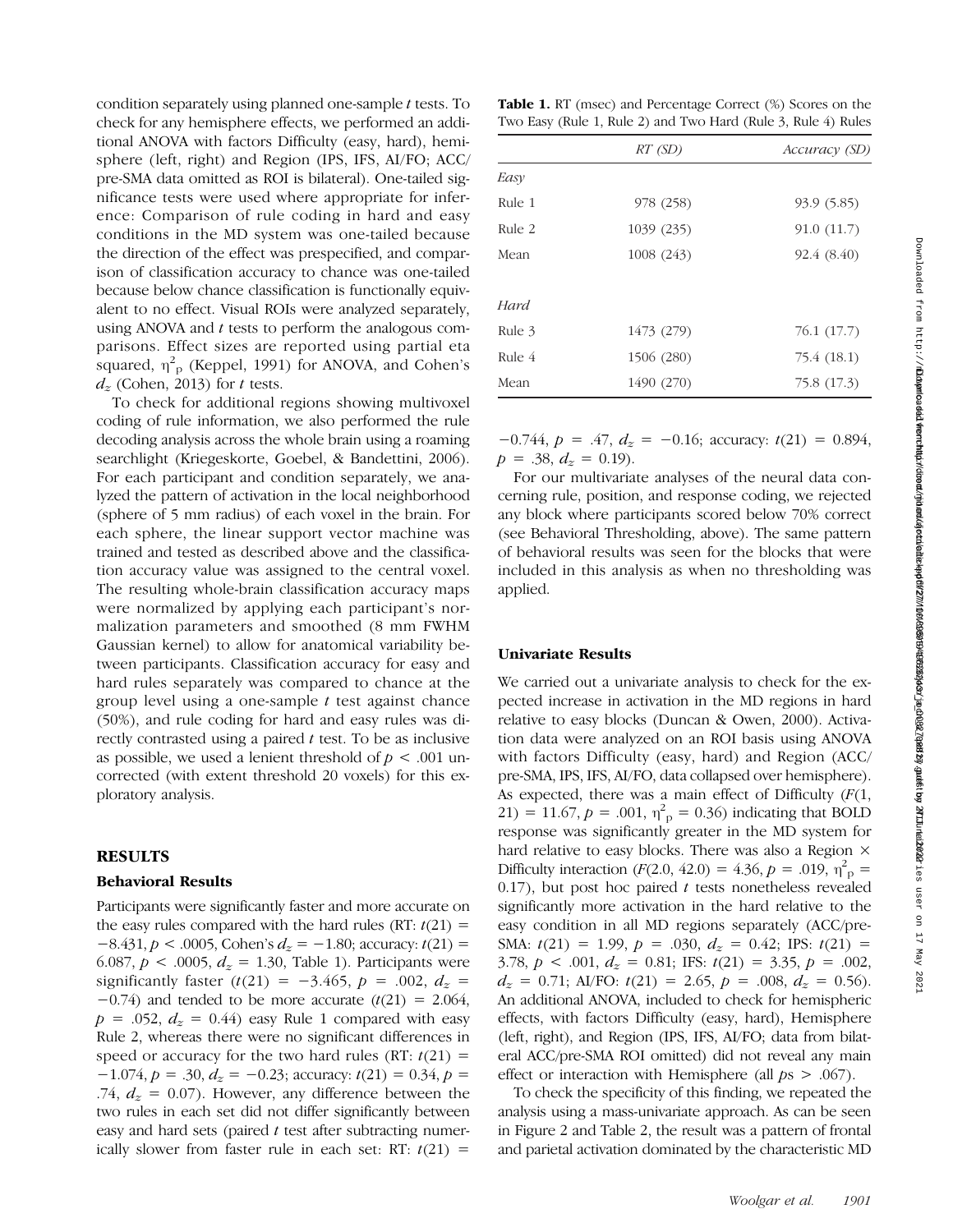

Figure 2. Regions showing increased activation for hard relative to easy rules (whole-brain univariate analysis). Data are thresholded at  $p < .05$ with FDR correction for multiple comparisons and an extent threshold of 20 voxels. Coordinates of peak activation are given in Table 2.

pattern with additional restricted regions in the anterior frontal lobe, FEFs, precuneus, and cerebellum.

#### Multivoxel Results

We examined multivoxel coding of rules, stimulus position, and button press responses when participants performed the stimulus–response mapping task using easy and hard rules. Of central interest was whether coding of task-relevant information in the MD system would adjust to the increased difficulty of the hard compared to the easy rules. First, based on the adaptive coding hypothesis (Duncan, 2001) and our previous results with manipulations of perceptual difficulty (Woolgar et al., 2015; Woolgar, Hampshire, et al., 2011), we predicted that when the two rules were more confusable, the MD system would adjust to show a counter intuitive increase in discrimination between the two rules. The decoding results were in line with this prediction (Figure 3). An ANOVA with factors Difficulty (high, low) and Region (ACC/pre-SMA, IPS, IFS, and AI/FO, collapsed across hemisphere where appropriate) revealed a main effect of Difficulty  $(F(1, 18) = 3.360, p = .042, \eta_{p}^{2} = 0.16)$ , indicating that in the MD system as a whole, there was significantly more coding of rule information for hard compared with easy rules. This is striking, because it indicates increased discrimination between rules that behaviorally are more confusable. There was no Difficulty  $\times$  Region interaction  $(F(2.039, 36.7) = 2.310, p = .11, \eta_{p}^{2} = 0.11).$ 

When we compared rule classification accuracy to chance (50%) in each region separately, we found that the hard rules were coded in three of the four MD ROIs  $(ACC/pre-SMA: t(18) = 2.79, p = .004, d<sub>z</sub> = 0.64; IFS:$  $t(18) = 3.03, p = .004, d<sub>z</sub> = 0.70; IPS: t(18) = 2.98, p =$ 

.004,  $d_z = 0.69$ ) whereas the easy rules could not be discriminated in any MD region (IPS:  $t(18) = 0.20$ ,  $p = .16$ ,  $d<sub>z</sub> = 0.05$ , all other classifications not numerically greater than 50%). The small ventral prefrontal region around the AI/FO did not show coding of rule in either condition (classification not numerically greater than 50%).

We performed an additional ANOVA to check for hemispheric differences. This ANOVA had factors Difficulty (easy, hard), Hemisphere (left, right), and Region (IPS, IFS, AI/FO; data from bilateral ACC/pre-SMA ROI omitted). There was no Hemisphere  $\times$  Difficulty interaction or three-way interaction and no main effect of Hemisphere ( $ps$  > .72). There was a significant Hemisphere  $\times$ Region interaction  $(F(2, 36) = 4.38, p = .20, \eta_{p}^{2} = 0.20)$ , which indicated that the hemisphere effect was not the same across regions. To explore this, we performed post hoc ANOVAs (factors: Difficulty and Hemisphere) in each region separately. In the IPS region, there was a significant main effect of Hemisphere  $(F(1, 18) = 4.59, p =$ .046,  $\eta_{\rm p}^2 = 0.20$ ), indicating that there was more coding overall in the left compared with right IPS region, but again this did not interact with Difficulty  $(F(1, 18) = 0.022, p =$ .88,  $\eta_{\text{p}}^2$  < 0.01). There was no main effect of Hemisphere or Hemisphere × Difficulty interaction in the IFS or AI/FO ANOVAs ( $ps > .35$ ). There was no evidence that the increase in rule coding for hard rules varied between the two hemispheres.

Next, we asked whether the increase in MD coding under conditions of increased rule complexity was specific to the representation of task rules. One possibility was a general increase in coding of all task features, as might be predicted by a general increase in attention or effort in hard blocks. However, there was no main effect of Difficulty in the ANOVA of position coding  $(F(1, 18) = 0.12)$ ,  $p = .73$ ,  $\eta_{\text{p}}^2 = 0.01$ ; Figure 4B) or response coding (F(1,  $18) = 1.17, p = .29, \eta_{p}^{2} = 0.06$ ; Figure 4C), nor any interaction with Region ( $ps > .66$ ). Moreover, in the MD system considered as a whole, coding of position and response information was not significantly different from chance in either the hard or the easy condition ( $ps$ ) .07). In the context of challenging stimulus–response mapping rules, multivoxel codes in the MD system were dominated by rule coding.

Next, we checked the specificity of our result to the MD system. For this, we examined rule coding in the visual cortex (BA 17/18), using an ANOVA with factors Difficulty (easy, hard) and Hemisphere (left, right). This visual region held information about the (visually cued) task rules, but, in contrast to the MD system, there was no difference in rule coding between the easy and hard conditions (no main effect of Difficulty:  $F(1, 18) = 0.01$ ,  $p = .93$ ,  $\eta_p^2 < 0.01$ , Figure 4D). Rule discrimination was above chance (50%) in both the easy  $(t(18) = 2.24, p =$ .019,  $d_z = 0.51$ ) and hard  $(t(18) = 2.30, p = .017, d_z =$ 0.53) conditions. This ROI also showed above chance discrimination of position information in the easy condition (t(18) = 3.34,  $p = .002$ ,  $d_z = 0.77$ ), but not in the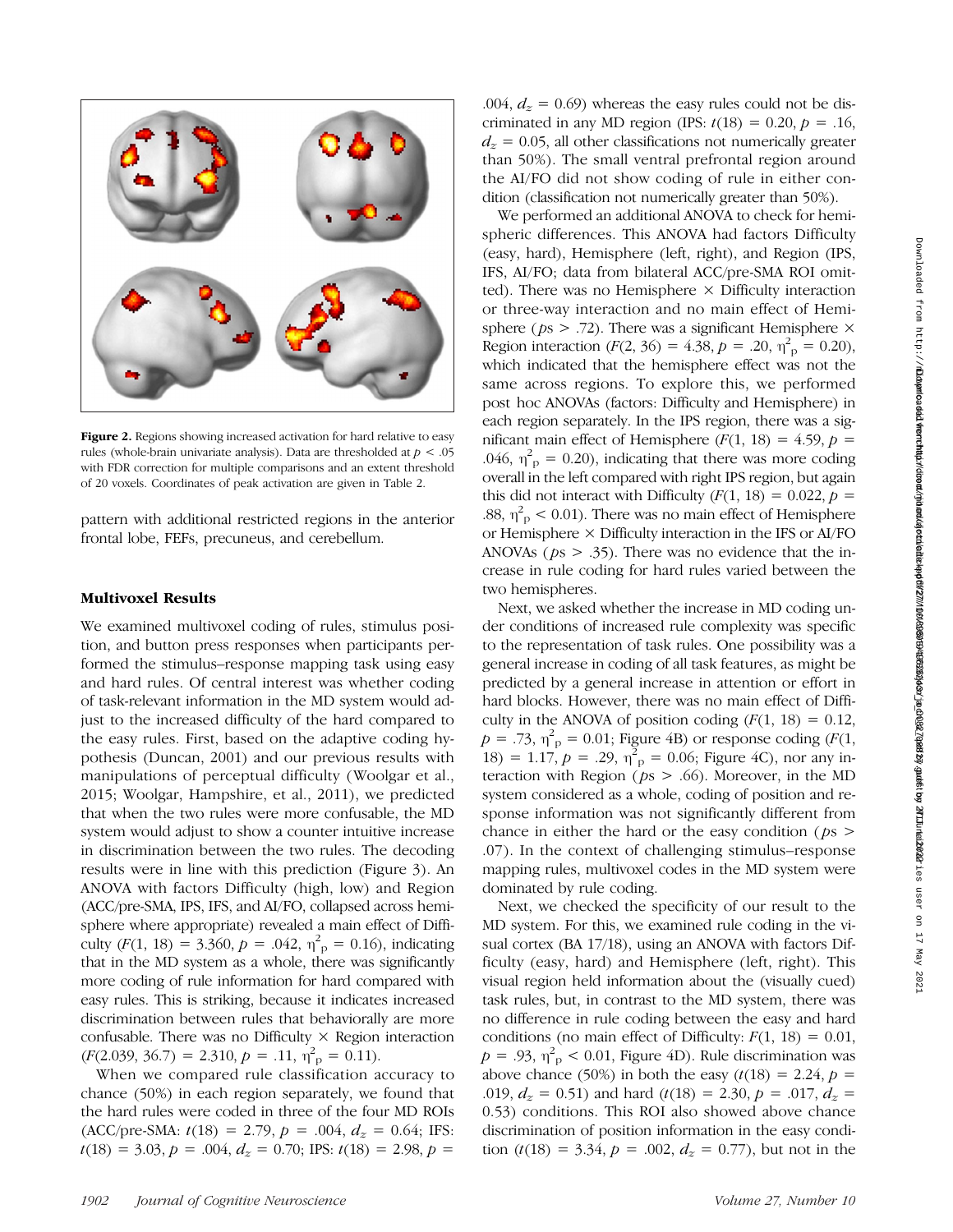hard condition  $(t(18) = 1.01, p = .14, d_z = 0.23)$ , although the difference between conditions was again not significant (main effect of difficulty,  $F(1, 18) = 1.33$ ,  $p = .26$ ,  $\eta_{\text{p}}^2 = 0.07$ , Figure 4E). There was no coding of response information in this ROI ( $ps > .47$ , Figure 4F), and no main effect of, or interaction with, Hemisphere in any ANOVA (all  $ps > .33$ ). The adaptive response to the change in rule difficulty seen in the MD system was not seen in this more specialized cortex.

Finally, to ensure that we had not overlooked any additional brain regions showing rule coding we re-ran the rule decoding analysis on a more exploratory basis using a roaming searchlight (Kriegeskorte et al., 2006). Because this analysis uses data that overlaps with the ROI analyses, converging results would not be surprising but would indicate that discrimination was possible based

on local patterns of activation on a substantially smaller spatial scale (0.5 cm<sup>3</sup> spherical searchlight vs. e.g., 17 cm<sup>3</sup> IFS ROI). The advantage of this analysis is in identifying any additional regions that would have been missed by the ROI approach. To be as inclusive as possible, we used a lenient threshold of  $p < .001$  uncorrected with extent threshold 20 voxels. The results are shown in Figure 5 and Table 3. For the easy rules, coding was seen in left and right visual cortex, left middle temporal cortex, left orbital frontal cortex, and the precuneus (Figure 5A). For the hard rules, coding was seen in left and right lateral frontal cortex, right anterior cingulate, bilateral occipital cortex, right precuneus, left caudate nucleus, and right cerebellum (Figure 5B). Even at our lenient threshold, the only cortical region to show stronger coding of hard compared with easy rules was a region in right lateral pFC at the location of the IFS

Table 2. Peak Activation in the Whole-brain Univariate Analyses of Hard Minus Easy Rules

| $\emph{Lobe}$ | Cluster                                                           | Hemisphere | Coordinates                |                    |                  |                          |          |
|---------------|-------------------------------------------------------------------|------------|----------------------------|--------------------|------------------|--------------------------|----------|
|               |                                                                   |            | $\boldsymbol{\mathcal{X}}$ | $\mathcal Y$       | $\boldsymbol{z}$ | $B\!A$                   | t Score  |
| Frontal       | <b>IFS</b>                                                        | Left       | $-34$                      | $\acute{\text{4}}$ | 36               | $\sqrt{44}$              | 5.27     |
|               |                                                                   |            | $-32$                      | $22\,$             | 22               | 45                       | 4.72     |
|               |                                                                   |            | $-54$                      | 22                 | $28\,$           | $\sqrt{44}$              | 4.09     |
|               |                                                                   | Right      | 52                         | $28\,$             | 32               | 45                       | 6.87     |
|               | $\ensuremath{\mathrm{Al}}\xspace/\ensuremath{\mathrm{FO}}\xspace$ | Left       | $-34$                      | 20                 | $-6\,$           | $47\,$                   | 5.22     |
|               |                                                                   | Right      | 30                         | $24\,$             | $\sqrt{2}$       | $47\,$                   | 4.55     |
|               | ACC/pre-SMA                                                       | Bilateral  | $-8\,$                     | 22                 | $\sqrt{44}$      | 32                       | 4.98     |
|               |                                                                   |            | $\sqrt{6}$                 | $22\,$             | $\sqrt{44}$      | 32                       | 4.17     |
|               |                                                                   |            | $\,8\,$                    | $18\,$             | 52               | $\,8\,$                  | $4.04\,$ |
|               | Anterior frontal                                                  | Left       | $-28\,$                    | 60                 | 8                | $10\,$                   | 5.24     |
|               |                                                                   | Right      | 38                         | 58                 | 6                | $10\,$                   | 4.50     |
|               | $\rm{FEFs}$                                                       | Left       | $-24$                      | $14\,$             | 48               | $8\,$                    | 4.07     |
|               |                                                                   | Right      | 28                         | $14\,$             | 50               | $8\,$                    | 5.04     |
| Parietal      | <b>IPS</b>                                                        | Left       | $-32$                      | $-68\,$            | 40               | $\overline{\phantom{a}}$ | 6.27     |
|               |                                                                   |            | $-34$                      | $-58$              | $\sqrt{40}$      | $\overline{7}$           | 6.06     |
|               |                                                                   |            | $-46$                      | $-44\,$            | $\sqrt{44}$      | $\sqrt{40}$              | 3.15     |
|               |                                                                   | Right      | 38                         | $-60$              | $42\,$           | 39                       | 5.04     |
|               |                                                                   |            | 38                         | $-64$              | 52               | $\overline{\phantom{a}}$ | 4.14     |
|               |                                                                   |            | 38                         | $-46$              | 34               | $40\,$                   | 3.74     |
|               | Precuneus                                                         | Bilateral  | $-6$                       | $-68$              | 36               | $\overline{\phantom{a}}$ | 5.90     |
| Cerebellum    | Cerebellum                                                        | Bilateral  | $\,8\,$                    | $-84\,$            | $-30$            | $\qquad \qquad -$        | 6.44     |
|               |                                                                   |            | $-8$                       | $-80\,$            | $-30$            | $\qquad \qquad -$        | 4.07     |
|               |                                                                   | Left       | $-34$                      | $-64\,$            | $-36$            | $\qquad \qquad -$        | 3.61     |
|               |                                                                   | Right      | 30                         | $-64$              | $-36$            | $\overline{\phantom{0}}$ | 4.23     |

Results are thresholded at  $p < .05$  with voxelwise FDR correction and an extent threshold of 20 voxels. Large continuous clusters are summarized by representative peaks.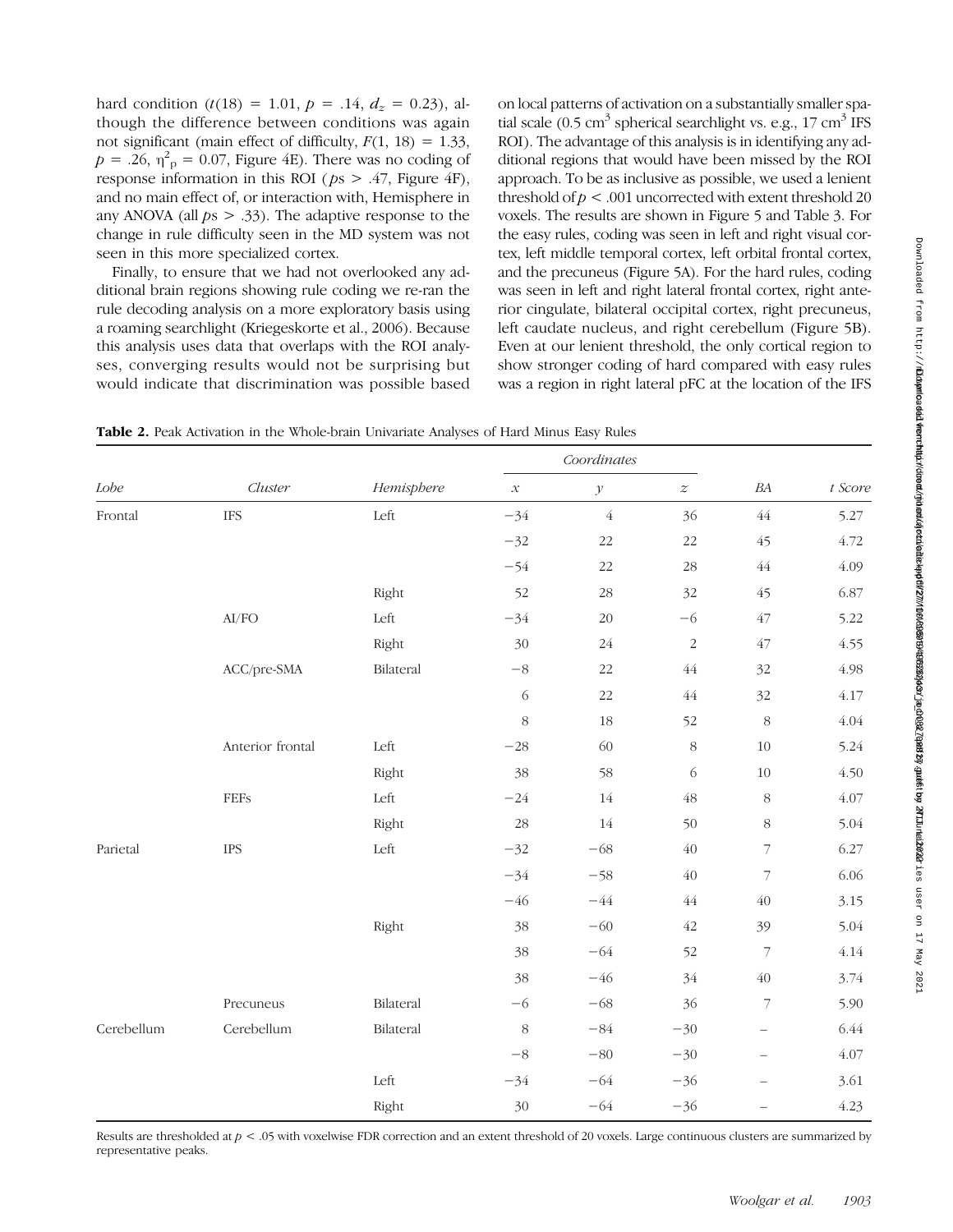

Figure 3. Rule coding in the MD system in easy and hard rule conditions. Bars represent classification accuracy for the multivoxel discrimination of easy rules (Rule 1 vs. Rule 2, blue bars) and hard rules (Rule 3 vs. Rule 4, red bars). Error bars indicate SEM. Significance marking between bars indicate increased coding for hard relative to easy rules; significance markings for individual bars indicate coding significantly above chance (50%).  $\sp{*}p < .05$ ,  $\sp{*}p < .01$ .

ROI (Figure 5C). However, this analysis also revealed a cluster of subcortical voxels in the dorsal lateral region of the left caudate nucleus where coding was stronger for hard relative to easy rules. There were no significant voxels for the inverse comparison of easy minus hard rules. If a more conservative threshold of  $p < .05$  with FDR correction was applied, a cluster of voxels in the precuneus for rule coding in the easy condition were the only voxels to survive correction.

# DISCUSSION

For cognitive control to be flexible to the ever-changing demands of the world around us, we need a neural system that can both represent the rules of our current task and dynamically adjust as mental focus changes. Here we tested candidate regions in frontal and parietal cortex, defined on the basis of being responsive to a wide range of demands, for flexible representation of task rules in a stimulus–response mapping task. In line with the adaptive coding hypothesis (Duncan, 2001), the MD system adjusted to yield a strong representation of task rules when the rules were complex and behaviorally confusable, but showed little or no representation when the rules were simpler. This adjustment was only found for the rule element of the task and was not mirrored in more specialized (visual) cortex, where the information was represented regardless of rule complexity.

Our results suggest an adaptive frontoparietal coding system that adjusts to the difficulty of the task at hand. Previous work has demonstrated robust frontoparietal multivoxel discrimination between rules in a variety of fixed experimental contexts (Harel et al., 2014; Waskom et al., 2014; Soon et al., 2013; Zhang et al., 2013; Momennejad, 2012; Reverberi et al., 2012a, 2012b; Cole et al., 2011; Woolgar, Hampshire, et al., 2011; Woolgar, Thompson, et al., 2011; Bode & Haynes, 2009; Haynes et al., 2007). In addition, univariate studies have implicated the lateral pFC, ACC/pre-SMA, and IPS in the learning, selection, retrieval, maintenance, and implementation of task rules (e.g., Crittenden & Duncan, 2014; Wendelken, Munakata, Baym, Souza, & Bunge, 2012; Dumontheil, Thompson, & Duncan, 2011; Donohue, Wendelken, & Bunge, 2008; Crone, Wendelken, Donohue, & Bunge, 2006; Dosenbach et al., 2006; Passingham, Toni, & Rushworth, 2000; Brass & von Cramon, 2004; Bunge, 2004), and work in nonhuman primates strongly suggests a role for prefrontal



Figure 4. Multivoxel coding of rule, position, and response information in the MD system (A, B, and C) and visual cortex (D, E, and F) in easy (blue bars) and hard (red bars) rule conditions. Error bars indicate SEM. Significance marking between bars indicate increased coding for hard relative to easy rules; significance markings for individual bars indicate coding significantly above chance (50%).  $^{*}p < .05$ ,  $^{*}p < .01$ . Data in A are repeated from Figure 3 for ease of comparison. The change in information coding between hard and easy conditions was unique to the coding of rule and to the MD system.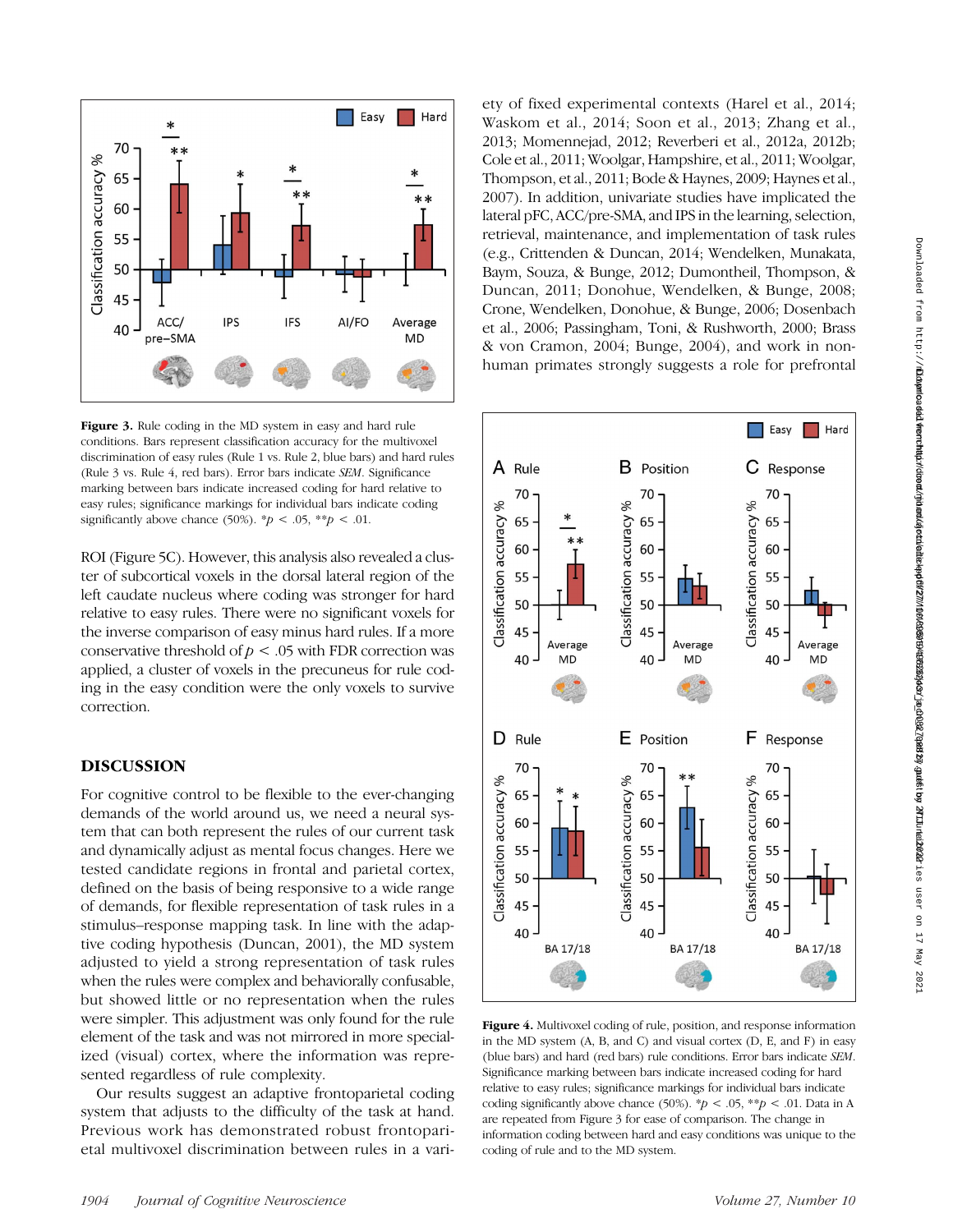Figure 5. Rule coding assessed with a roaming searchlight. Whole-brain maps show voxels where patterns of activation in the local neighborhood (5 mm sphere) discriminated between the two easy rules (A) or the two hard rules (B). C shows regions where rule coding was stronger for hard rules than for easy rules. Results are thresholded at  $p < .001$ (uncorrected, equivalent to  $t =$ 



3.61), with an extent threshold of 20 voxels. There were no regions where coding was significantly stronger for easy compared to hard rules. The threshold for  $p < .05$  with FDR correction for easy rules would have been  $t = 4.40$ , at which threshold the only significant cluster consisted of 579 voxels around the precuneus. No voxels survived FDR correction for the other comparisons. Coordinates of peak coding are given in Table 3.

and parietal cells in rule representation (e.g., Stokes et al., 2013; Buschman, Denovellis, Diogo, Bullock, & Miller, 2012; Sigala et al., 2008; Wallis & Miller, 2003; Wallis, Anderson, & Miller, 2001; White & Wise, 1999; Hoshi, Shima, & Tanji, 1998). However, the adaptive coding hypothesis predicts not only that rules can be represented in this system but also that rule representation will adapt according to task demands. Here we present new data showing that rule coding in the MD regions is sensitive to task difficulty.

Previous evidence for adaptive coding has been drawn primarily from the nonhuman primate literature. For ex-

ample, Rao et al. (1997) demonstrated that single lateral prefrontal neurons can discriminate target identity and location at different times within single trials of a task, according to what information is needed in the current task phase. Over a longer timescale, Freedman and colleagues showed that monkey frontal (Freedman et al., 2001) and parietal (Freedman & Assad, 2006) neurons adapt to code new task-relevant distinctions among the same stimuli when the animal is trained to use a new decision boundary (see also Cromer et al., 2010; Roy, Riesenhuber, Poggio, & Miller, 2010). More recent work testing patterns of activation across multiple units has also shown

|                 |             |                              |            | Coordinates         |              |                  |       |         |                       |
|-----------------|-------------|------------------------------|------------|---------------------|--------------|------------------|-------|---------|-----------------------|
| Condition       | Lobe        | Cluster                      | Hemisphere | $\mathcal{X}% _{0}$ | $\mathcal V$ | $\boldsymbol{z}$ | BA    | t Score | <b>Cluster Extent</b> |
| Easy            | Frontal     | Orbital frontal cortex       | Left       | 11                  | $-18$        | 50               | $-6$  | 4.49    | 36                    |
|                 | Parietal    | Precuneus                    | Bilateral  | 7                   | $-4$         | $-70$            | 52    | 5.55    | 1503                  |
|                 | Occipital   | Primary visual cortex        | Right      | 17                  | 18           | $-100$           | $-4$  | 4.48    | 213                   |
|                 |             |                              | Left       | 17                  | $-10$        | $-102$           | 4     | 4.10    | 47                    |
|                 | Temporal    | Anterior fusiform gyrus      | Left       | 36                  | $-34$        | $-2$             | $-28$ | 3.91    | 35                    |
| Hard            | Frontal     | Lateral frontal cortex (IFS) | Left       | 47/45               | $-34$        | 38               | 6     | 5.04    | 97                    |
|                 |             |                              | Right      | 45                  | 50           | 40               | 8     | 5.38    | 424                   |
|                 |             | Anterior cingulate           | Right      | 32                  | 8            | 52               | 24    | 3.85    | 30                    |
|                 | Parietal    | Precuneus                    | Right      | 30                  | 14           | $-48$            | 18    | 3.87    | 60                    |
|                 | Occipital   | Extrastriate cortex          | Bilateral  | 19/18               | $-28$        | $-78$            | 28    | 4.85    | 1340                  |
|                 |             |                              | Right      | 19                  | 36           | $-80$            | 38    | 4.32    | 215                   |
|                 | Subcortical | Cerebellum                   | Right      |                     | 12           | $-68$            | $-24$ | 4.13    | 138                   |
|                 |             | Caudate nucleus              | Left       | $\qquad \qquad -$   | $-16$        | 8                | 26    | 4.11    | 58                    |
| Hard minus easy | Frontal     | Lateral frontal cortex (IFS) | Right      | 45                  | 46           | 38               | 12    | 4.35    | 103                   |
|                 | Subcortical | Caudate nucleus              | Left       |                     | $-16$        | 14               | 20    | 3.98    | 98                    |

Table 3. Coordinates of Peak Decoding in the Searchlight Analyses of Rule Coding

The table shows peak decoding of rule for easy and hard rules separately and peaks where coding was significantly stronger for hard relative to easy rules. There were no significant voxels showing stronger coding of easy rules than hard rules. Results are thresholded at  $p < .001$  (uncorrected) with an extent threshold of 20 voxels.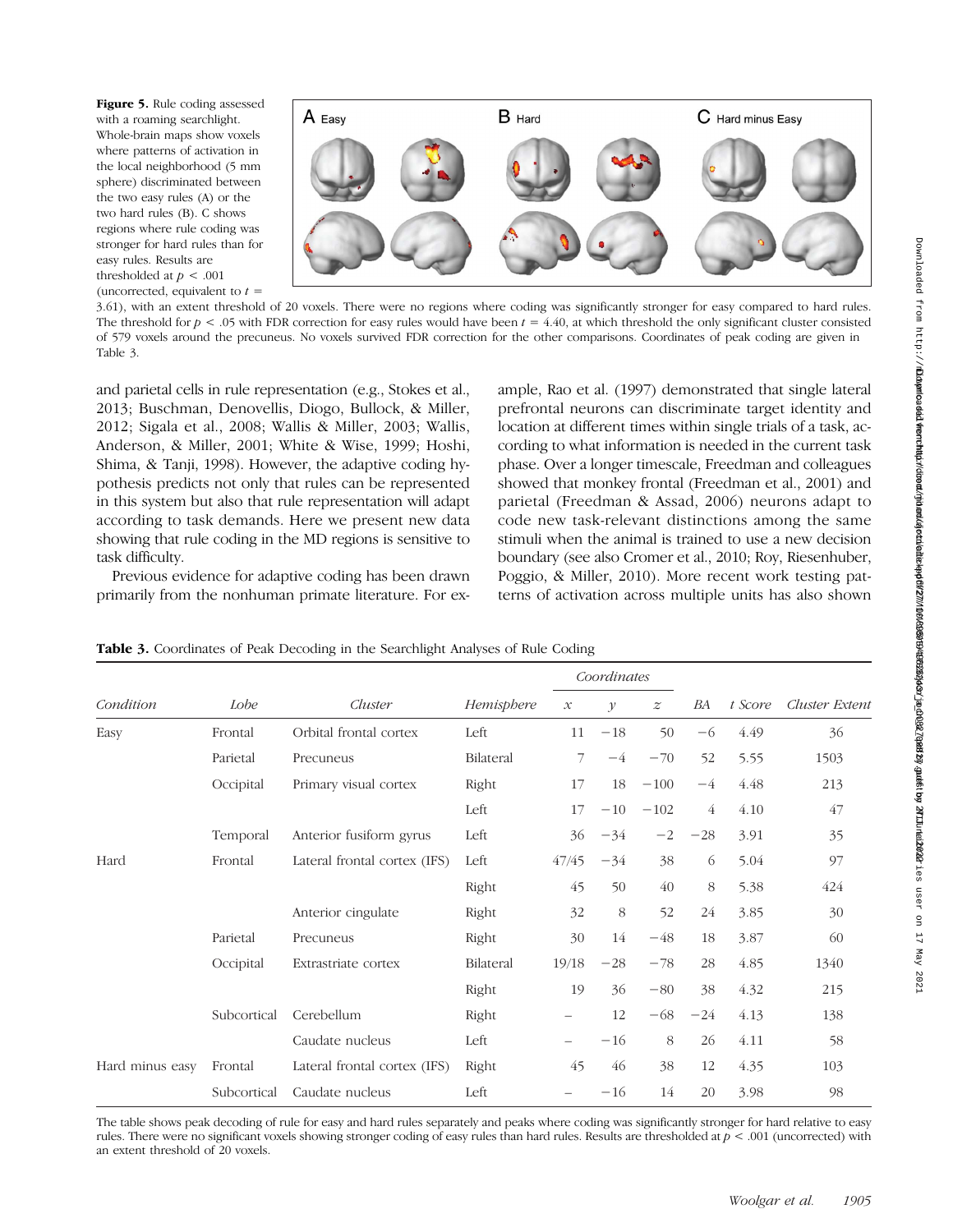that population tuning profiles in the monkey pFC adjust to accommodate different task contexts (Stokes et al., 2013). In human functional imaging, interrogation of single neurons is not possible, but a similar result was found using multivoxel pattern analysis when participants attended to different aspects of moving dot figures (Li et al., 2007). Moreover, we previously demonstrated that the MD system adjusts to give a stronger discrimination of perceptual information under conditions of high, compared to low, perceptual difficulty (Woolgar et al., 2015; Woolgar, Hampshire, et al., 2011). Here we extend this work to a non-perceptual domain, demonstrating that the coding of task rules is sensitive to rule complexity, with a stronger representation of rules that are behaviorally more confusable.

Adaptive rule representation provides a potential mechanism by which cognitive control can adjust as task demands change. Converging evidence comes from the observation that MD coding of task rules is diminished after a week of practice (Woolgar, Hampshire, et al., 2011). The current data show that rule coding adapts in response to externally imposed changes in difficulty on a much shorter timescale (between 2 min blocks), making a clearer case for this system as supporting cognitive control on the rapid basis required for behavior. Consistent with this interpretation, Waskom et al. (2014) showed that frontoparietal coding of attentional context in the IFS, IPS, and occipital temporal cortex was greatest for trials immediately following a switch in context relative to subsequent nonswitch trials.

The present results cannot easily be accounted for by other major theories of prefrontal function that emphasize fixed functional specialization of prefrontal regions. For example, although our study was not designed to be a direct test of these frameworks, because each rule required contextual control by a cue presented concurrent with the stimulus (Koechlin & Summerfield, 2007; Koechlin et al., 2003) and each had two layers of abstraction (Badre & D'Esposito, 2007, 2009), the accounts of Badre and D'Esposito (Badre & D'Esposito, 2007, 2009; Badre, 2008) and Koechlin and Summerfield (2007) would not predict the involvement of regions anterior to posterior pFC. Yet, significant rule coding was seen here in our IFS ROI, as in our previous studies (Woolgar, Hampshire, et al., 2011; Woolgar, Thompson, et al., 2011), and the searchlight analysis suggested this may have been driven by the anterior portion of the IFS in both hemispheres. In this regard, our results parallel a recent univariate study specifically designed to address this question that found activation throughout the MD system, but no frontal lobe hierarchy, for rules similar to ours (Crittenden & Duncan, 2014). Moreover, for our rules the required stimulus–response transformation was always conditional on a cue determining which set of stimulus–response transformations to use, so our easy and hard rules did not differ on the number of layers of conditional dependency (Badre & D'Esposito, 2007,

2009), and the cue indicating which rule to use was always presented concurrently with the stimulus to be discriminated, so our easy and hard rules did not differ in the need to integrate information over different timescales (Koechlin & Summerfield, 2007; Koechlin et al., 2003). Given this, it is not clear that these theories would predict our observed difference in rule coding for any given prefrontal area.

What aspect of each rule is encoded in the MD system? Although it does not rule out concurrent representation at other levels, all our analyses examined multivoxel representation at a specific level of encoding: that at which patterns of activation were consistent across the stimulus– response pairs of one rule and different from the set of pairs in the other rule. This makes the results presented here all the more surprising. If we consider each rule to be a set of stimulus–response transformations (Duncan, 1977; Rabbitt & Vyas, 1973), the coding requirements of the easy and hard rules are clearly distinct. For each of the two easy rules, there is a single transformation to be used across all stimulus positions (Rule 1: alternate finger within hemisphere, Rule 2: reflection across the midline; Figure 1A; Duncan, 1977, 1978). This means that, across the different stimulus instances, a code representing the transformation would be consistent within rule and different between the rules, making the two easy rules decodable. In contrast, for the two hard rules there are four separate stimulus–response transformations to encode, and the same transformations are used in both rules (Figure 1B). Across different stimuli, the code within rule would be inconsistent, whereas across rules the codes consist of the same transformations, making them more confusable and the two hard rules less decodable. Therefore, if these rules were encoded purely at the level of transformations, we would see stronger decoding of the easy rules (internally consistent, distinct across rules) compared to the hard rules (internally inconsistent, similar across rules), not the opposite. Alternatively, if each stimulus–response pair were encoded separately, we would see equal classification for the two rules: because all rules consist of four unique stimulus–response pairs, the two easy and the two hard rules differ in all components. Instead, because our analyses required the classifier to generalize over specific stimulus–response combinations, the observed pattern of results is only possible if the multivoxel patterns reflect representation of the set of stimulus–response transformations in each rule. Further work is needed to understand precisely what combination of factors makes the hard rules more difficult to implement than the easy ones, but our results imply that these rules must at some level be coded as whole sets of transformations, with better discrimination between the more challenging wholes although they consist of more similar parts.

Could behavioral differences have contributed to the difference in neural coding between our conditions? Trial by trial differences in RT were accounted for at the first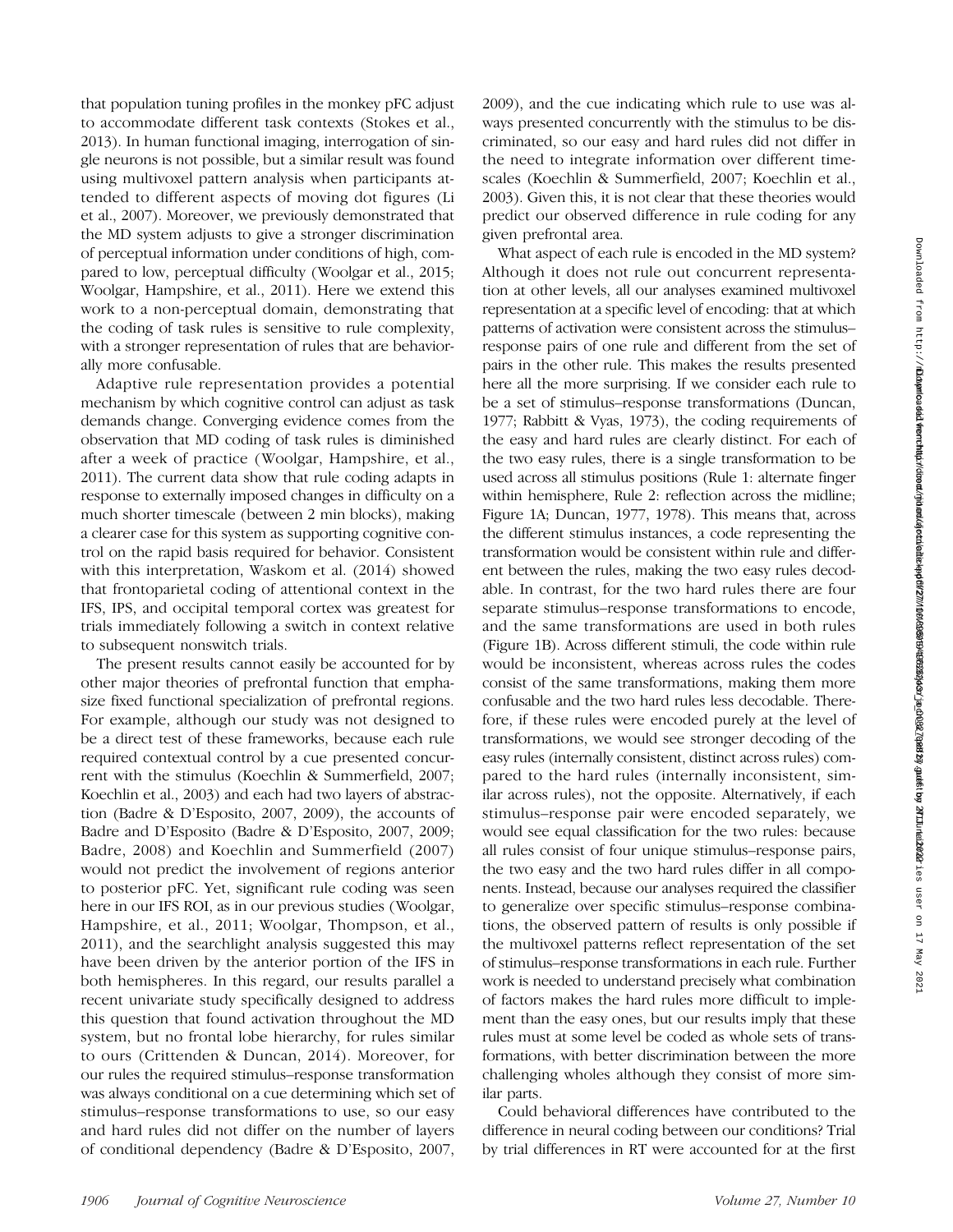level of analysis by using a variable epoch model (Grinband et al., 2008; Henson, 2007), in which each trial was modeled as a box car from stimulus onset until response. This model explicitly takes into account the time on task on each trial, which should mitigate the contribution of RT differences to multivoxel patterns (Woolgar et al., 2014). Additionally, the RT differences between the two rules was not significantly different between the two difficulty conditions, and the direction of the numerical difference (a bigger difference between the two easy rules than between the two hard rules) should have acted against our effect, driving more coding in the easy condition (Todd et al., 2013). Participants were also faster and more accurate on the two easy compared to the two hard rules, meaning that there were more correct trials contributing to the analysis of easy rule coding. In terms of amount of data, this should again act against our effect, driving, if anything, stronger decoding in the easy condition. A final possibility is that the increased effort in the hard condition might simply lead to more coding in general in the hard condition. However, the increase in coding was specific to the task feature being manipulated (increased coding of rule whereas coding of position and response was unchanged) and specific to the MD system (no change in coding in the visual ROI), ruling out this alternative explanation.

In our design, each rule was consistently cued by a single background color, meaning that multivoxel discrimination between rules could be based on differential coding of the two visual colors rather than a representation of the set of stimulus–response mappings themselves. We have addressed this question elsewhere (Woolgar, Thompson, et al., 2011) and found the contribution of the background color to be minimal in the MD system. In our previous study, discrimination between two background colors cueing the same rule was weak, and rule information was shown to be extracted away from (and generalize over) cue color. Moreover, it seems unlikely that the visual properties of the different colors could drive the pattern of results seen here in the MD system, whereby rule coding was stronger for the more complex rules. This does, however, offer a simple explanation for the observation that rules could be distinguished in the pattern of activation in the occipital cortex (BA 17/18), because the strength of this classification did not vary with rule difficulty.

The MD representation of the easy rules used here was noticeably weaker than the representation of the same stimulus–response mapping rules in a previous experiment (Woolgar, Thompson, et al., 2011), raising the intriguing possibility that the wider experimental context can influence which aspects of the task are represented in the MD regions. Although one possible interpretation of the data presented here is simply that the MD regions only code rules of the "hard" type, integration of the current data set with the literature and our previous work makes this interpretation unlikely. Here, the inclusion

of the more difficult rules in the current study changed the context in which the easy rules were performed. We speculate that, in the context of the (even more) difficult set of rules, processing resources were differentially recruited, resulting in relatively weak MD coding of the easy rules. There are a few caveats, however, which need to be considered. First, in the previous study, each rule was cued by two different screen background colors, whereas here we used only one color per rule. This may, for example, have encouraged participants to generate a more abstract representation of each rule in the previous study. However, strong rule coding was also seen in a subsequent study using very similar rules (Woolgar, Hampshire, et al., 2011), in which only one color cued each rule. Second, in the current study, participants were somewhat slower and less accurate on the easy rules compared to the participants performing the same rules in the previous study. It is difficult to relate differences in information coding to behavioral success across studies, but this hints at an interesting avenue for future research linking coding in the MD regions to successful task performance. Finally, because there were more conditions, there was substantially less fMRI data contributing to the estimated BOLD response for each rule in the current study than in our previous experiment. Further work is needed to understand the details of this possible redistribution of processing resources with wider task context and its implications for performance.

We were motivated to examine information coding in a specific and well-defined network of brain regions thought to be candidate regions for adaptive coding, therefore our main analyses focused on the MD regions. However, our exploratory searchlight analysis revealed two unexpected findings. First, significant discrimination between the two easy rules was seen for a large cluster of voxels in the dorsal precuneus, which survived voxelwise FDR correction for multiple comparisons. This anatomical region is commonly considered to be a major component of the default mode network (e.g., Fransson & Marrelec, 2008; Cavanna, 2007), and indeed, our cluster of significant rule decoding was almost entirely within the canonical definition of the default mode network given by Power et al. (2011). This was surprising given that activity in the default mode network is usually associated with the task negative or resting state (e.g., Fox et al., 2005; Raichle et al., 2001; Shulman et al., 1997), and with internal modes of cognition such as introspection, episodic memory, thinking about the future, and first-person perspective taking (e.g., Buckner & Carroll, 2007) rather than active maintenance or processing of externally driven task-relevant information. However, recent work has suggested that the functional connectivity of the precuneus may be state dependent, showing functional connectivity to the default mode network at rest but functional connectivity with a frontoparietal network overlapping with the MD network during active task performance (Utevsky, Smith, & Huettel, 2014). Here we show multivoxel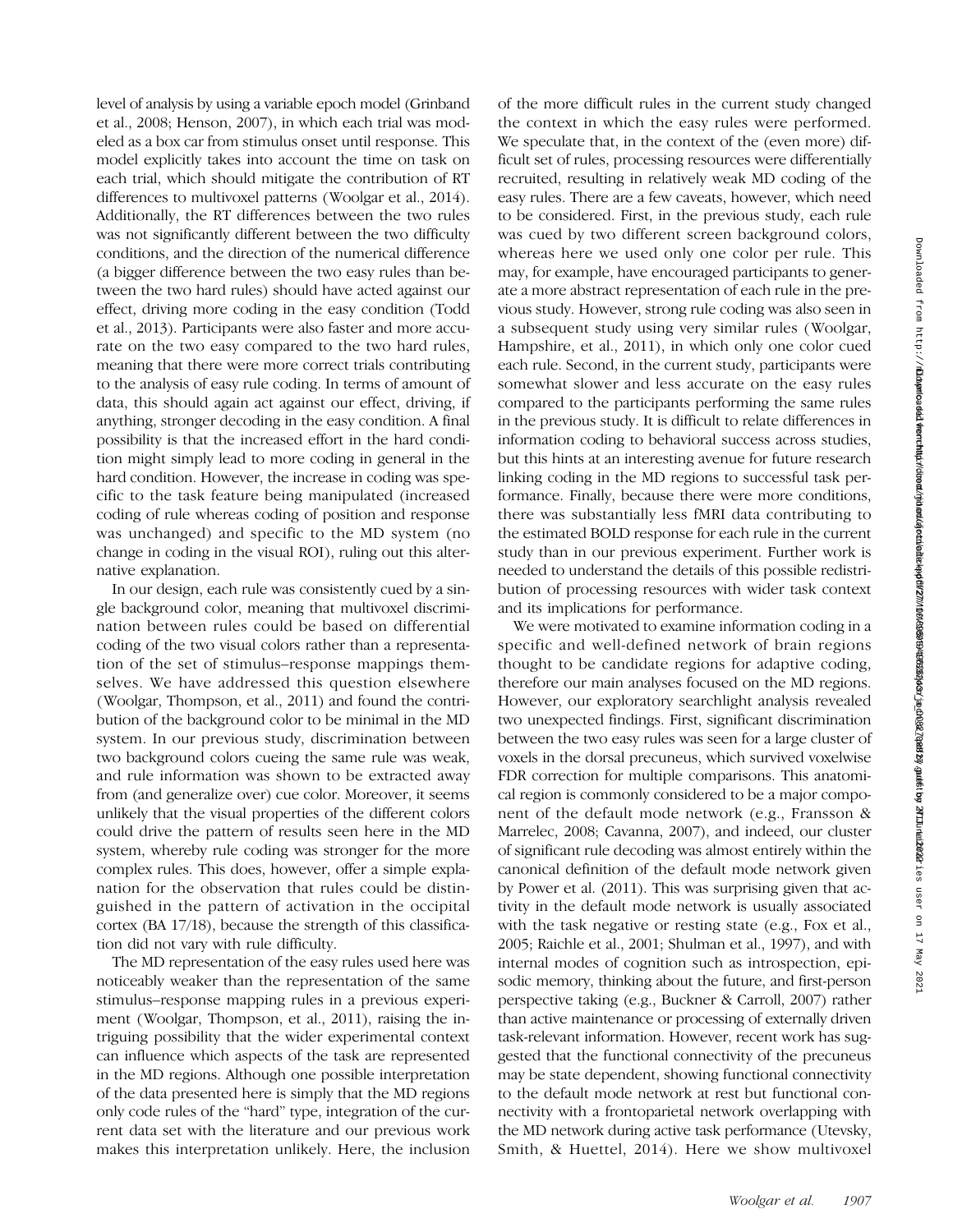discrimination of task-relevant rule information in this region under conditions of active task performance. One interesting possibility is that, in the context of a more challenging task that occupies the MD network, this region may be recruited to represent the relatively simple task information. However, note that in our data there was no evidence that rule coding in this region was stronger for easy compared to hard rules. Additionally, our whole-brain univariate analysis found the opposite result for activation: Along with the MD system, this region was more active for hard than for easy rules. Further work is needed to understand what this region contributes to active tasks of different difficulties.

An additional region identified by our searchlight analysis, which did not survive correction for multiple comparisons, was a dorsal region of the left caudate nucleus, which showed stronger rule coding for hard relative to easy rules. Although rule coding in this region would be consistent with a role in learning, potentiating, and switching between stimulus–response associations (e.g., Helie, Ell, & Ashby, 2015; Packard & Knowlton, 2002; Wise, Murray, & Gerfen, 1996) and dorsolateral region of the caudate nucleus does receive anatomical projections from dorsolateral prefrontal and posterior parietal cortex (Alexander, DeLong, & Strick, 1986, see also e.g., Postuma & Dagher, 2006; Lehericy et al., 2004; Strafella, Paus, Barrett, & Dagher, 2001), we wish to replicate this finding before placing much emphasis on it.

The adaptive coding hypothesis is sometimes misrepresented as suggesting that the pFC is undifferentiated or there is no specificity of function between different prefrontal regions. In fact, the proposal is that adaptive coding is a property of a specific set of prefrontal regions, which are observed to be active in many different tasks (Duncan, 2010, 2013). It allows, for example, the possibility that a distinct set of cognitive functions is associated with the most anterior parts of the pFC (e.g., Roca et al., 2011). In our data, we found that the MD regions showed an adaptive representation of task rules, and our exploratory searchlight analysis did not suggest the involvement of any additional prefrontal regions. However, future work may benefit from inclusion of a priori prefrontal control regions to provide a more powerful test of the proposed regional specificity.

For flexible human behavior we need a cognitive control system that can both represent the rules of our task and dynamically adjust as the demands of our task change. According to the adaptive coding hypothesis (Duncan, 2001, 2010), neurons in specific frontal and parietal regions dynamically adjust their responses to code the information that is currently needed for behavior. Here we demonstrate adaptive coding of rule in the human MD system. Multivoxel representation of stimulus– response mapping rules was sensitive to current task difficulty, the adjustment occurred dynamically, and the direction of the adjustment was such that MD coding of

rule was stronger for rules that were more complex and behaviorally more confusable. The results suggest a frontoparietal system that rapidly and adaptively reorganizes in response to changing demands, providing a possible mechanism for the cognitive control of flexible human behavior.

# Acknowledgments

This work was funded under the Australian Research Council (ARC)'s Discovery Projects funding scheme (DP12102835). A. W. and M. A. W. are recipients of ARC Fellowships (Discovery Early Career Researcher Award, DECRA, DE120100898, Queen Elizabeth II Research Fellowship DP0984919, respectively). We thank Sehr Javed for help with behavioral piloting of the paradigm and John Duncan for discussion of experimental design and interpretation of results.

Reprint requests should be sent to Alexandra Woolgar, Perception in Action Research Centre and Department of Cognitive Science, Macquarie University, North Ryde, Sydney, New South Wales, Australia, 2109, or via e-mail: Alexandra.woolgar@mq. edu.au.

#### Note

1. To ensure that the results presented here were not dependent on this arbitrary performance threshold, we repeated our main analyses using 60% and 80% cutoffs. The same pattern of results was seen in all cases.

# **REFERENCES**

- Alexander, G. E., DeLong, M. R., & Strick, P. L. (1986). Parallel organization of functionally segregated circuits linking basal ganglia and cortex. Annual Review of Neuroscience, 9, 357–381.
- Andersen, R. A., Essick, G. K., & Siegel, R. M. (1985). Encoding of spatial location by posterior parietal neurons. Science, 230, 456–458.
- Badre, D. (2008). Cognitive control, hierarchy, and the rostro– caudal organization of the frontal lobes. Trends in Cognitive Sciences, 12, 193–200.
- Badre, D., & D'Esposito, M. (2007). Functional magnetic resonance imaging evidence for a hierarchical organization of the prefrontal cortex. Journal of Cognitive Neuroscience, 19, 2082–2099.
- Badre, D., & D'Esposito, M. (2009). Is the rostro-caudal axis of the frontal lobe hierarchical? Nature Reviews Neuroscience, 10, 659–669.
- Bode, S., & Haynes, J. D. (2009). Decoding sequential stages of task preparation in the human brain. Neuroimage, 45, 606–613.
- Botvinick, M. M. (2008). Hierarchical models of behavior and prefrontal function. Trends in Cognitive Sciences, 12, 201–208.
- Brainard, D. H. (1997). The Psychophysics Toolbox. Spatial Vision, 10, 433–436.
- Brass, M., & von Cramon, D. Y. (2004). Decomposing components of task preparation with functional magnetic resonance imaging. Journal of Cognitive Neuroscience, 16, 609–620.
- Brett, M., Anton, J.-L., Valabregue, R., & Poline, J.-B. (2002). Region of interest analysis using an SPM toolbox [abstract]. 8th International Conference on Functional Mapping of the Human Brain. Sendai, Japan, Neuroimage, 16, No. 2 (abstract 497).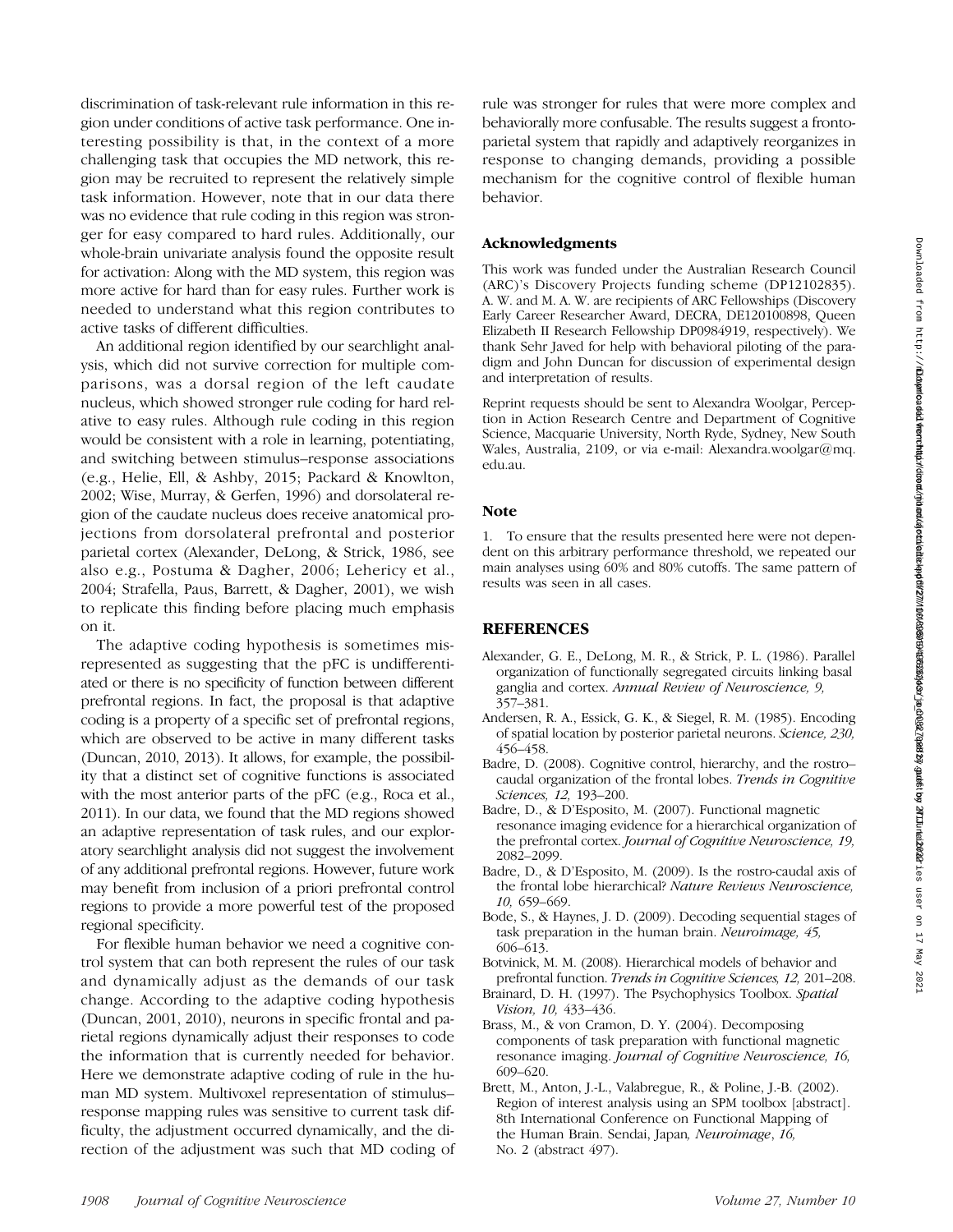Buckner, R. L., & Carroll, D. C. (2007). Self-projection and the brain. Trends in Cognitive Sciences, 11, 49–57.

Bunge, S. A. (2004). How we use rules to select actions: A review of evidence from cognitive neuroscience. Cognitive, Affective, & Behavioral Neuroscience, 4, 564–579.

Bunge, S. A., & Zelazo, P. D. (2006). A brain-based account of the development of rule use in childhood. *Current* Directions in Psychological Science, 15, 118–121.

Buschman, T. J., Denovellis, E. L., Diogo, C., Bullock, D., & Miller, E. K. (2012). Synchronous oscillatory neural ensembles for rules in the prefrontal cortex. Neuron, 76, 838–846.

- Cavanna, A. E. (2007). The precuneus and consciousness. CNS Spectrums, 12, 545–552.
- Chang, C.-C., & Lin, C.-J. (2011). LIBSVM: A library for support vector machines. ACM Transactions on Intelligent Systems and Technology, 2, 27.

Christoff, K., & Keramatian, K. (2007). Abstraction of mental representations: Theoretical considerations and neuroscientific evidence. In S. A. Bunge & J. D. Wallis (Eds.), Perspectives on Rule-guided Behavior (pp. 107–126). New York: Oxford University Press.

Cohen, J. (2013). Statistical power analysis for the behavioral sciences. New York: Academic Press.

Cole, M. W., Etzel, J. A., Zacks, J. M., Schneider, W., & Braver, T. S. (2011). Rapid transfer of abstract rules to novel contexts in human lateral prefrontal cortex. Frontiers in Human Neuroscience, 5, 142.

Cole, M. W., & Schneider, W. (2007). The cognitive control network: Integrated cortical regions with dissociable functions. Neuroimage, 37, 343–360.

Corbetta, M., & Shulman, G. L. (2002). Control of goal-directed and stimulus-driven attention in the brain. Nature Reviews Neuroscience, 3, 201–215.

Crittenden, B. M., & Duncan, J. (2014). Task difficulty manipulation reveals multiple demand activity but no frontal lobe hierarchy. Cerebral Cortex, 24, 532–540.

Cromer, J. A., Roy, J. E., & Miller, E. K. (2010). Representation of multiple, independent categories in the primate prefrontal cortex. Neuron, 66, 796–807.

Crone, E. A., Wendelken, C., Donohue, S. E., & Bunge, S. A. (2006). Neural evidence for dissociable components of taskswitching. Cerebral Cortex, 16, 475–486.

Cusack, R., Mitchell, D. J., & Duncan, J. (2010). Discrete object representation, attention switching, and task difficulty in the parietal lobe. Journal of Cognitive Neuroscience, 22, 32–47.

Dehaene, S., & Changeux, J. P. (2011). Experimental and theoretical approaches to conscious processing. Neuron, 70, 200–227.

Dehaene, S., Kerszberg, M., & Changeux, J. P. (1998). A neuronal model of a global workspace in effortful cognitive tasks. Proceedings of the National Academy of Sciences, U.S.A., 95, 14529–14534.

Dehaene, S., & Naccache, L. (2001). Towards a cognitive neuroscience of consciousness: Basic evidence and a workspace framework. Cognition, 79, 1–37.

Desimone, R., & Duncan, J. (1995). Neural mechanisms of selective visual attention. Annual Review of Neuroscience, 18, 193–222.

Donohue, S. E., Wendelken, C., & Bunge, S. A. (2008). Neural correlates of preparation for action selection as a function of specific task demands. Journal of Cognitive Neuroscience, 20, 694–706.

Dosenbach, N. U., Visscher, K. M., Palmer, E. D., Miezin, F. M., Wenger, K. K., Kang, H. C., et al. (2006). A core system for the implementation of task sets. Neuron, 50, 799–812.

- Dumontheil, I., Thompson, R., & Duncan, J. (2011). Assembly and use of new task rules in fronto-parietal cortex. Journal of Cognitive Neuroscience, 23, 168–182.
- Duncan, J. (1977). Response selection errors in spatial choice reaction tasks. Quarterly Journal of Experimental Psychology, 29, 415–423.
- Duncan, J. (1978). Response selection in spatial choice reaction: Further evidence against associative models. The Quarterly Journal of Experimental Psychology, 30, 429–440.
- Duncan, J. (2001). An adaptive coding model of neural function in prefrontal cortex. Nature Reviews Neuroscience, 2, 820–829.
- Duncan, J. (2006). EPS Mid-Career Award 2004: Brain mechanisms of attention. Quarterly Journal of Experimental Psychology (Hove), 59, 2–27.
- Duncan, J. (2010). The multiple-demand (MD) system of the primate brain: Mental programs for intelligent behaviour. Trends in Cognitive Sciences, 14, 172–179.
- Duncan, J. (2013). The structure of cognition: Attentional episodes in mind and brain. Neuron, 80, 35–50.
- Duncan, J., & Miller, E. K. (2002). Cognitive focus through adaptive neural coding in the primate prefrontal cortex. In D. T. Stuss & R. T. Knight (Eds.), Principals of frontal lobe function (pp. 278–291). New York: Oxford University Press.
- Duncan, J., & Miller, E. K. (2013). Adaptive neural coding in frontal and parietal cortex. In D. T. Stuss & R. T. Knight (Eds.), Principles of frontal lobe function (2nd ed., pp. 292–301). Oxford, UK: Oxford University Press.
- Duncan, J., & Owen, A. M. (2000). Common regions of the human frontal lobe recruited by diverse cognitive demands. Trends in Neurosciences, 23, 475–483.
- Fedorenko, E., Duncan, J., & Kanwisher, N. (2013). Broad domain generality in focal regions of frontal and parietal cortex. Proceedings of the National Academy of Sciences, 110, 16616–16621.
- Fox, M. D., Snyder, A. Z., Vincent, J. L., Corbetta, M., Van Essen, D. C., & Raichle, M. E. (2005). The human brain is intrinsically organized into dynamic, anticorrelated functional networks. Proceedings of the National Academy of Sciences, U.S.A., 102, 9673–9678.
- Fransson, P., & Marrelec, G. (2008). The precuneus/posterior cingulate cortex plays a pivotal role in the default mode network: Evidence from a partial correlation network analysis. Neuroimage, 42, 1178–1184.
- Freedman, D. J., & Assad, J. A. (2006). Experience-dependent representation of visual categories in parietal cortex. Nature, 443, 85–88.
- Freedman, D. J., Riesenhuber, M., Poggio, T., & Miller, E. K. (2001). Categorical representation of visual stimuli in the primate prefrontal cortex. Science, 291, 312–316.
- Gail, A., & Andersen, R. A. (2006). Neural dynamics in monkey parietal reach region reflect context-specific sensorimotor transformations. The Journal of Neuroscience, 26, 9376–9384.
- Grinband, J., Wager, T. D., Lindquist, M., Ferrera, V. P., & Hirsch, J. (2008). Detection of time-varying signals in eventrelated fMRI designs. Neuroimage, 43, 509–520.
- Harel, A., Kravitz, D. J., & Baker, C. I. (2014). Task context impacts visual object processing differentially across the cortex. Proceedings of the National Academy of Sciences, 111, E962–E971.
- Haynes, J. D., & Rees, G. (2005). Predicting the orientation of invisible stimuli from activity in human primary visual cortex. Nature Neuroscience, 8, 686–691.
- Haynes, J. D., Sakai, K., Rees, G., Gilbert, S., Frith, C., & Passingham, R. E. (2007). Reading hidden intentions in the human brain. Current Biology, 17, 323–328.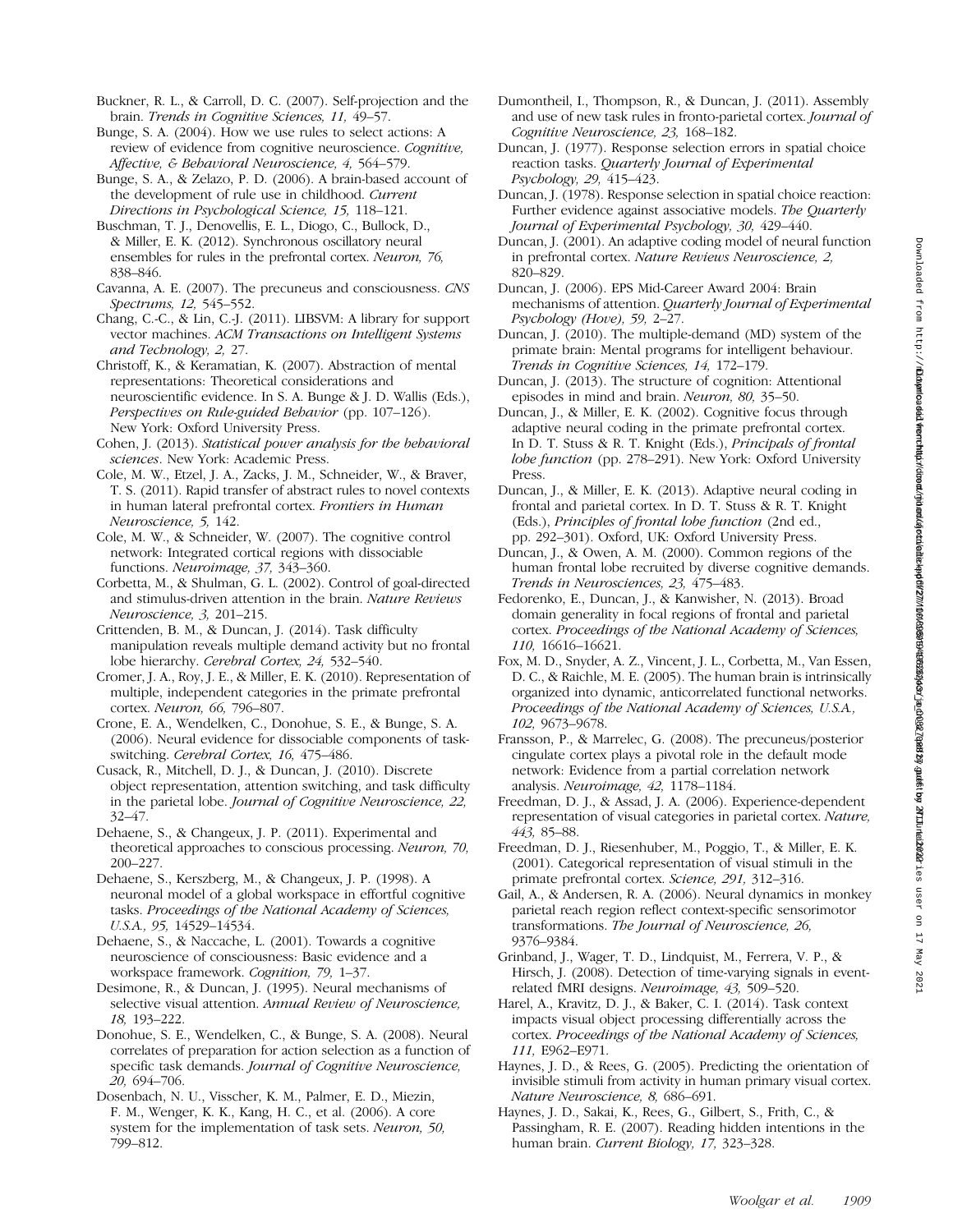Hebart, M. N., Görgen, K., & Haynes, J.-D. (2015). The

Decoding Toolbox (TDT): A versatile software package for multivariate analyses of functional imaging data. Frontiers in Neuroinformatics, 8, 8.

Helie, S., Ell, S. W., & Ashby, F. G. (2015). Learning robust cortico-cortical associations with the basal ganglia: An integrative review. Cortex, 64C, 123–135.

Henson, R. N. (2007). Efficient experimental design for fMRI. In R. S. Frackowiak, J. T. Ashburner, S. J. Kiebel, T. E. Nichols, & W. D. Penny (Eds.), Statistical parametric mapping. The analysis of functional brain images (pp. 193–210). London: Academic Press.

Hoshi, E., Shima, K., & Tanji, J. (1998). Task-dependent selectivity of movement-related neuronal activity in the primate prefrontal cortex. Journal of Neurophysiology, 80, 3392–3397.

Ibos, G., Duhamel, J.-R., & Ben Hamed, S. (2013). A functional hierarchy within the parietofrontal network in stimulus selection and attention control. The Journal of Neuroscience, 33, 8359–8369.

Kadohisa, M., Petrov, P., Stokes, M., Sigala, N., Buckley, M., Gaffan, D., et al. (2013). Dynamic construction of a coherent attentional state in a prefrontal cell population. Neuron, 80, 235–246.

Keppel, G. (1991). Design and analysis: A researcher's handbook. Englewood Cliffs, NJ: Prentice-Hall, Inc.

Koechlin, E., & Jubault, T. (2006). Broca's area and the hierarchical organization of human behavior. Neuron, 50, 963–974.

Koechlin, E., Ody, C., & Kouneiher, F. (2003). The architecture of cognitive control in the human prefrontal cortex. Science, 302, 1181–1185.

Koechlin, E., & Summerfield, C. (2007). An information theoretical approach to prefrontal executive function. Trends in Cognitive Sciences, 11, 229–235.

Kriegeskorte, N., Goebel, R., & Bandettini, P. (2006). Information-based functional brain mapping. Proceedings of the National Academy of Sciences, U.S.A., 103, 3863–3868.

Lehericy, S., Ducros, M., Van de Moortele, P. F., Francois, C., Thivard, L., Poupon, C., et al. (2004). Diffusion tensor fiber tracking shows distinct corticostriatal circuits in humans. Annals of Neurology, 55, 522–529.

Li, S., Ostwald, D., Giese, M., & Kourtzi, Z. (2007). Flexible coding for categorical decisions in the human brain. Journal of Neuroscience, 27, 12321–12330.

Luria, A. R. (1966). Higher cortical functions in man. London: Tavistock.

Miller, E. K., & Cohen, J. D. (2001). An integrative theory of prefrontal cortex function. Annual Review of Neuroscience, 24, 167–202.

Momennejad, H. (2012). Human anterior prefrontal cortex encodes the "what" and "when" of future intentions. Neuroimage, 61, 139–148.

Naghavi, H. R., & Nyberg, L. (2005). Common fronto-parietal activity in attention, memory, and consciousness: Shared demands on integration? Consciousness and Cognition, 14, 390–425.

Niendam, T. A., Laird, A. R., Ray, K. L., Dean, Y. M., Glahn, D. C., & Carter, C. S. (2012). Meta-analytic evidence for a superordinate cognitive control network subserving diverse executive functions. Cognitive, Affective & Behavioral Neuroscience, 12, 241–268.

Norman, D. A., & Shallice, T. (1980). Attention to action: Willed and automatic control of behaviour. Chip report 99, University of California, San Diego.

Nyberg, L., Marklund, P., Persson, J., Cabeza, R., Forkstam, C., Petersson, K. M., et al. (2003). Common prefrontal activations during working memory, episodic memory, and semantic memory. Neuropsychologia, 41, 371–377.

- O'Reilly, R. C. (2010). The what and how of prefrontal cortical organization. Trends in Neurosciences, 33, 355–361.
- Owen, A. M., McMillan, K. M., Laird, A. R., & Bullmore, E. (2005). N-back working memory paradigm: A meta-analysis of normative functional neuroimaging studies. Human Brain Mapping, 25, 46–59.
- Packard, M. G., & Knowlton, B. J. (2002). Learning and memory functions of the basal ganglia. Annual Review of Neuroscience, 25, 563–593.

Passingham, R. E., Toni, I., & Rushworth, M. F. S. (2000). Specialisation within the prefrontal cortex: The ventral prefrontal cortex and associative learning. Experimental Brain Research, 133, 103–113.

Postuma, R. B., & Dagher, A. (2006). Basal ganglia functional connectivity based on a meta-analysis of 126 positron emission tomography and functional magnetic resonance imaging publications. Cerebral Cortex, 16, 1508–1521.

Power, J. D., Cohen, A. L., Nelson, S. M., Wig, G. S., Barnes, K. A., Church, J. A., et al. (2011). Functional network organization of the human brain. Neuron, 72, 665–678.

Rabbitt, P., & Vyas, S. (1973). What is repeated in the "repetition effect". In S. Korublum (Ed.), Attention and performance IV (pp. 327–342). Waltham, MA: Academic Press.

Raichle, M. E., MacLeod, A. M., Snyder, A. Z., Powers, W. J., Gusnard, D. A., & Shulman, G. L. (2001). A default mode of brain function. Proceedings of the National Academy of Sciences, U.S.A., 98, 676–682.

Rao, S. C., Rainer, G., & Miller, E. K. (1997). Integration of what and where in the primate prefrontal cortex. Science, 276, 821–824.

Reverberi, C., Gorgen, K., & Haynes, J. D. (2012a). Compositionality of rule representations in human prefrontal cortex. Cerebral Cortex, 22, 1237–1246.

Reverberi, C., Gorgen, K., & Haynes, J. D. (2012b). Distributed representations of rule identity and rule order in human frontal cortex and striatum. Journal of Neuroscience, 32, 17420–17430.

Riggall, A. C., & Postle, B. R. (2012). The relationship between working memory storage and elevated activity as measured with functional magnetic resonance imaging. *Journal of* Neuroscience, 32, 12990–12998.

Roca, M., Torralva, T., Gleichgerrcht, E., Woolgar, A., Thompson, R., Duncan, J., et al. (2011). The role of area 10  $(BA 10)$  in human multitasking and in social cognition: A lesion study. Neuropsychologia, 49, 3525–3531.

Rorden, C., & Brett, M. (2000). Stereotaxic display of brain lesions. Behavioral Neurology, 12, 191–200.

Roy, J. E., Riesenhuber, M., Poggio, T., & Miller, E. K. (2010). Prefrontal cortex activity during flexible categorization. Journal of Neuroscience, 30, 8519–8528.

Seeley, W. W., Menon, V., Schatzberg, A. F., Keller, J., Glover, G. H., Kenna, H., et al. (2007). Dissociable intrinsic connectivity networks for salience processing and executive control. Journal of Neuroscience, 27, 2349–2356.

Shulman, G. L., Fiez, J. A., Corbetta, M., Buckner, R. L., Miezin, F. M., Raichle, M. E., et al. (1997). Common blood flow changes across visual tasks: II. Decreases in cerebral cortex. Journal of Cognitive Neuroscience, 9, 648–663.

Sigala, N., Kusunoki, M., Nimmo-Smith, I., Gaffan, D., & Duncan, J. (2008). Hierarchical coding for sequential task events in the monkey prefrontal cortex. Proceedings of the National Academy of Sciences, U.S.A., 105, 11969–11974.

Soon, C. S., Namburi, P., & Chee, M. W (2013). Preparatory patterns of neural activity predict visual category search speed. Neuroimage, 66, 215–222.